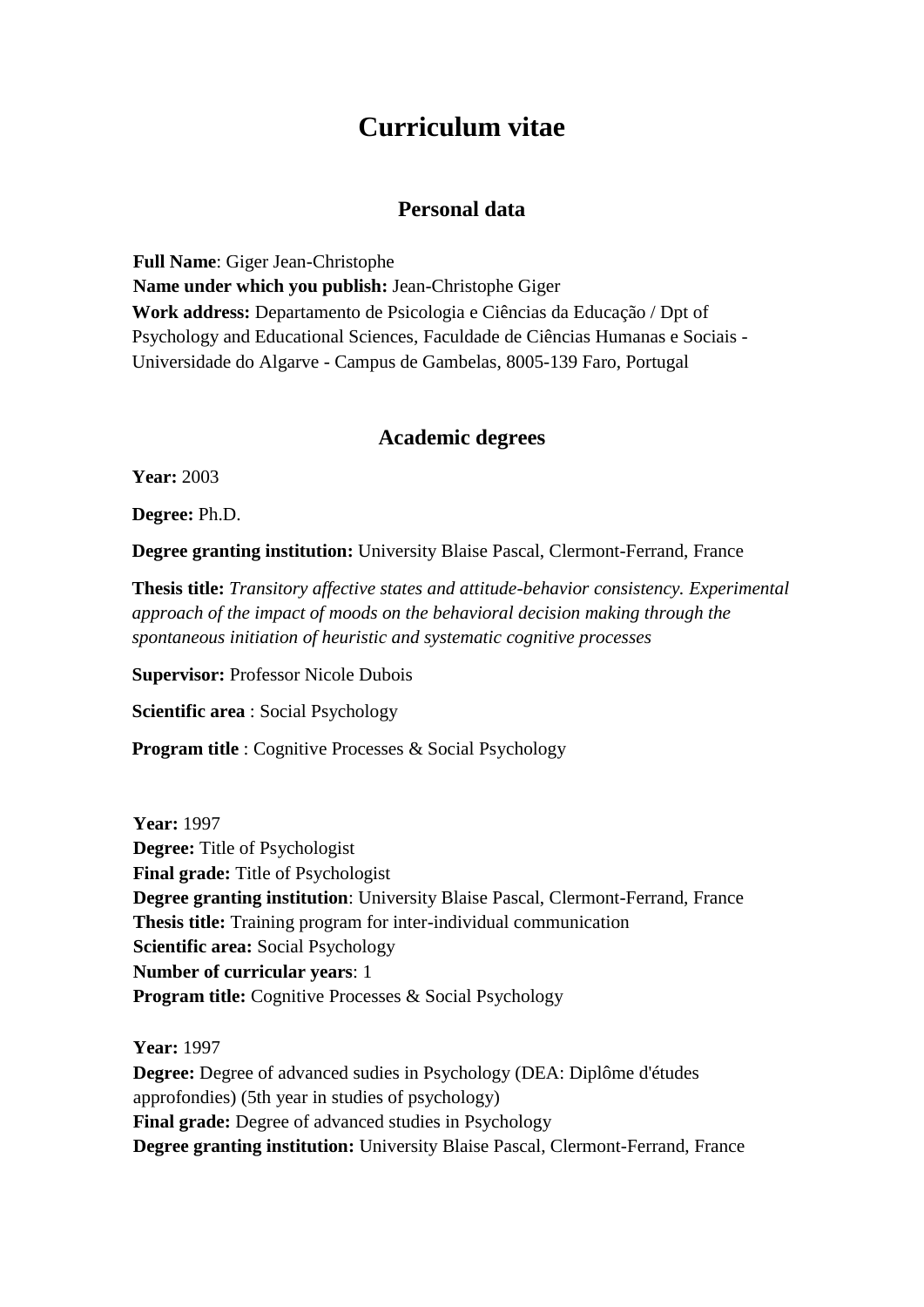**Thesis title:** Critical review of the attitude-behavior consistency / Revue critique de la relation attitude-comportement **Supervisor:** professor Nicole Dubois **Scientific area:** Social Psychology **Number of curricular years:** 1 **Program title:** Cognitive Processes & Social Psychology

## **Year:** 1995

**Degree**: Licence (3rd year in studies in psychology) **Degree granting institution:** University Blaise Pascal, Clermont-Ferrand, France **Thesis title:** Bilingualism and Metalinguistic Activities **Supervisor:** Professor Patrick Chambres **Scientific area:** Cognitive and Social Psychology **Number of curricular years:** 1 **Program title**: Social Psychology

## **Year: 1995**

**Degree:** Master thesis (4th year of studies in psychology)

**Degree granting institution:** University Blaise Pascal, Clermont-Ferrand, France **School/College/Campus:** n/a

Thesis title Study of a two-dimension social comparison with academic skills in French and Mathematics for dimensions of comparison.

**Supervisor**: Jean-Marc Monteil

**Co-supervisor:** Nicholas Michinov

**Scientific area:** Social Psychology

**Number of curricular years:** 1

**Program title:** Master of social and genetic psychology

**Year:** 1993

**Degree**: Degree in general universitary studies in psychology (2nd year of study in psychology; DEUG: Diplôme d'études universitaires générales) **Final grade:** Degree in general universitary studies in psychology **Degree granting institution:** University Blaise Pascal, Clermont-Ferrand, France **Scientific area:** Social Psychology **Number of curricular years:** 2 **Program title**: Diplôme d'études universitaires générales / Degree in general universitary studies in psychology

**Year:** 1991 **Degree:** Degree in Business and Marketing (DUT - Diplôme Universitaire de technologie) **Final grade:** DUT **Degree granting institution:** University Blaise Pascal, Clermont-Ferrand, France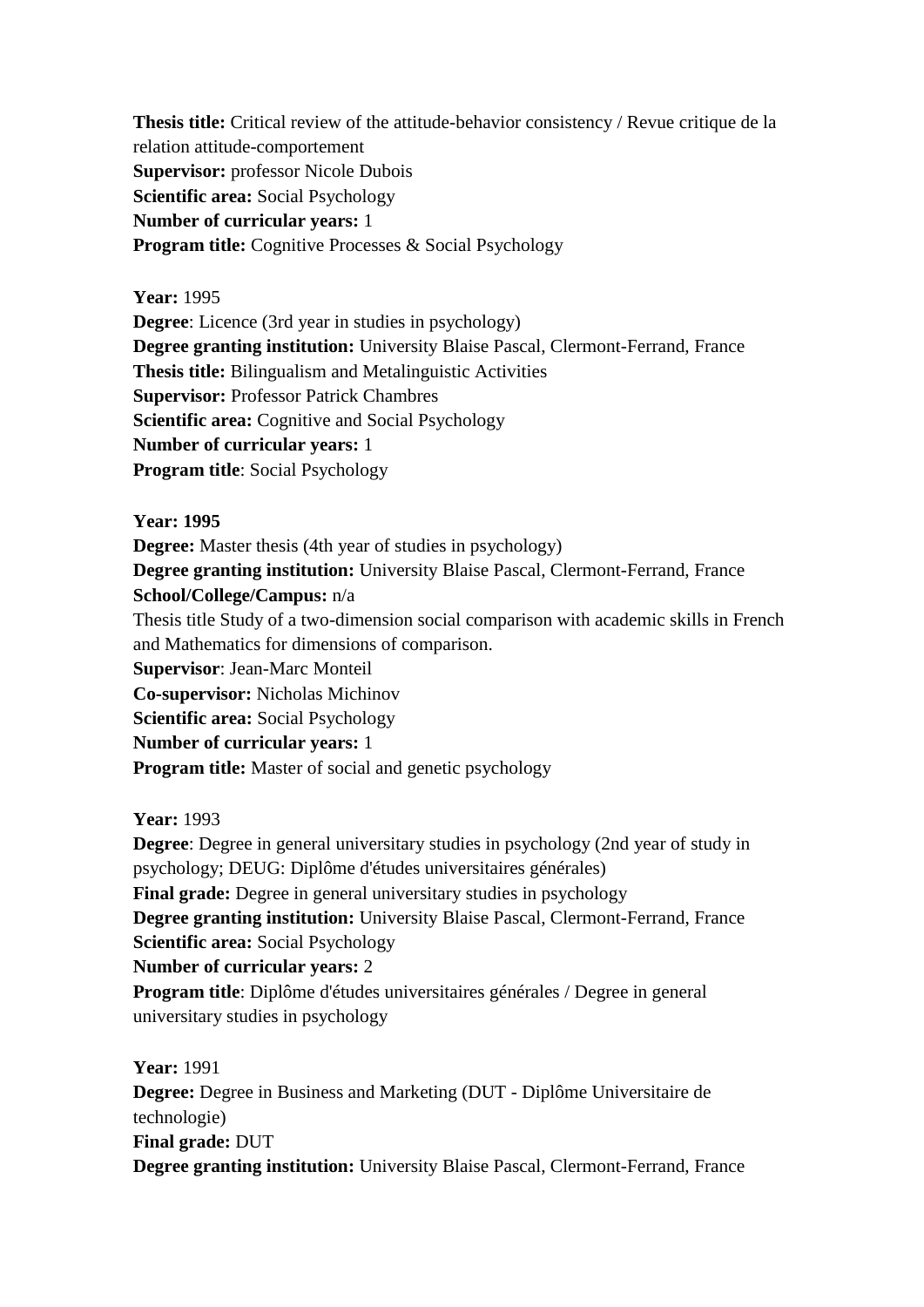**Scientific area:** Business and marketing **Number of curricular years:** 2 **Program title:** Business and marketing

| $10-10-2013-$<br>now            | Associated researcher                                  | CIEO - Research Centre for Spatial and<br><b>Organizational Dynamics</b>                |
|---------------------------------|--------------------------------------------------------|-----------------------------------------------------------------------------------------|
| $01-3-2009-$<br>now             | Professor auxiliar<br>convidado                        | Departamento, Psicologia e Ciências da<br>Educação, Universidade do Algarve             |
| $01 - 1 - 2004 -$<br>10-7-2009  | Professor assistant                                    | At Warsaw School of Social Psychology,<br>MA: Psychology in English, Warsaw,<br>Poland. |
| $01-1-2007-$<br>03-3-2009       | Professor assistant                                    | At University of Warsaw, Psychology<br>Studies in English, Warsaw, Poland.              |
| $01-2-2008-$<br>01-4-2008       | Researcher                                             | Pochwatko 1dt. – Marketing studies                                                      |
|                                 | Consultant and<br>researcher in<br>consumer psychology | Maison Dom Badawczy - Marketing studies                                                 |
| $01 - 1 - 2006 -$<br>31-12-2006 | Researcher                                             | Polish Academy of Sciences                                                              |

# **Previous activity and current status**

# **Area of scientific activity**

Fellowship Polish Academy of Sciences

Social and Organizational Psychology (Psicologia social e das organizações)

# **Present research interest**

**Domain of specialization** Attitude-behavior relationship (PH.D. topic)

Researcherl

**Current research interests**

 $01-10-2003$  – 01-10-2005

Human-Robot Interaction & Human-Avatar interaction Social legitimization of Intimate Partner Violence Psycho-oncology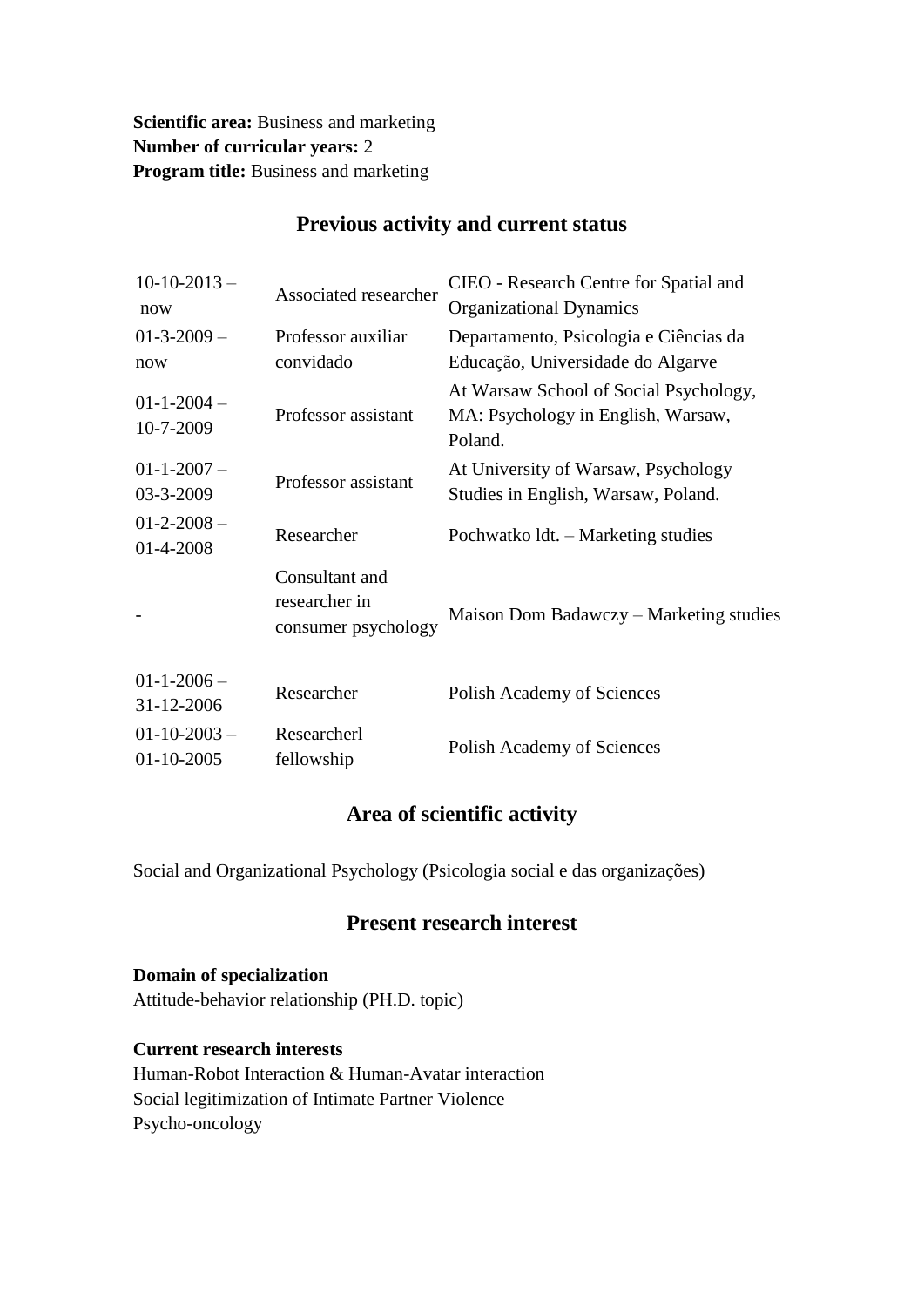# **Other professional interests/activities**

Consumer psychology Embodied cognition

# **Experience as superviser**

## **PH.D. theses in Portugal (university of Algarve)**

Neves, J. (in progress). *Rethinking sharks for preservation*. Tese de Doutoramento em Psicologia, Universidade do Algarve.

Piçarra, N. (2015, 13 maio). "*Predicting intention to work with Social Robots"*, Tese de Doutoramento em Psicologia, Universidade do Algarve.

Horchak, O. (2013, 17 dezembro). *«An Embodied Approach to Language: The role of bodily feedback in discourse processing»*. Tese de Doutoramento em Psicologia, Universidade do Algarve. Bolseiro (Grant): Programme Erasmus Mundi, ECW Lot 7 Ukraine, 30 meses.

## **Master theses in Portugal (university of Algarve)**

## *In progress*

Branco, I. (in progress). Estigma internalizado, auto-estima sexual em mulheres com cancro da mama e mastectomizadas (título provisório). Tese de mestrado de Psicologia Clínica e da Saúde. (Internalized stigma and sexual self-esteem in women with breast cancer and mastectomization)

Strukelj, E. (in progress). Estigma internalizado e auto-estima sexual em população LGB (título provisório). Tese de mestrado de Psicologia Clínica e da Saúde. (Internalized stigma and sexual self-esteem in LGB population)

Bartolomeu. A. (in progress). Fatores protetores contextuais, traços de resiliência e problemas de comportamento em adolescentes em risco psicossocial. Tese de mestrado de Psicologia Clínica e da Saúde. (contextual protective factors, traits of resilience, and behavioral problems in adolescents in psychosocial risks)

Teixeira, R. (in progress). A relação entre o estigma internalizado e a autoestima sexual em mulheres mastectomizadas. Tese de mestrado de Psicologia Clínica e da Saúde. (The relationship between internalized stigma and sexual self-esteem in mastectomized women)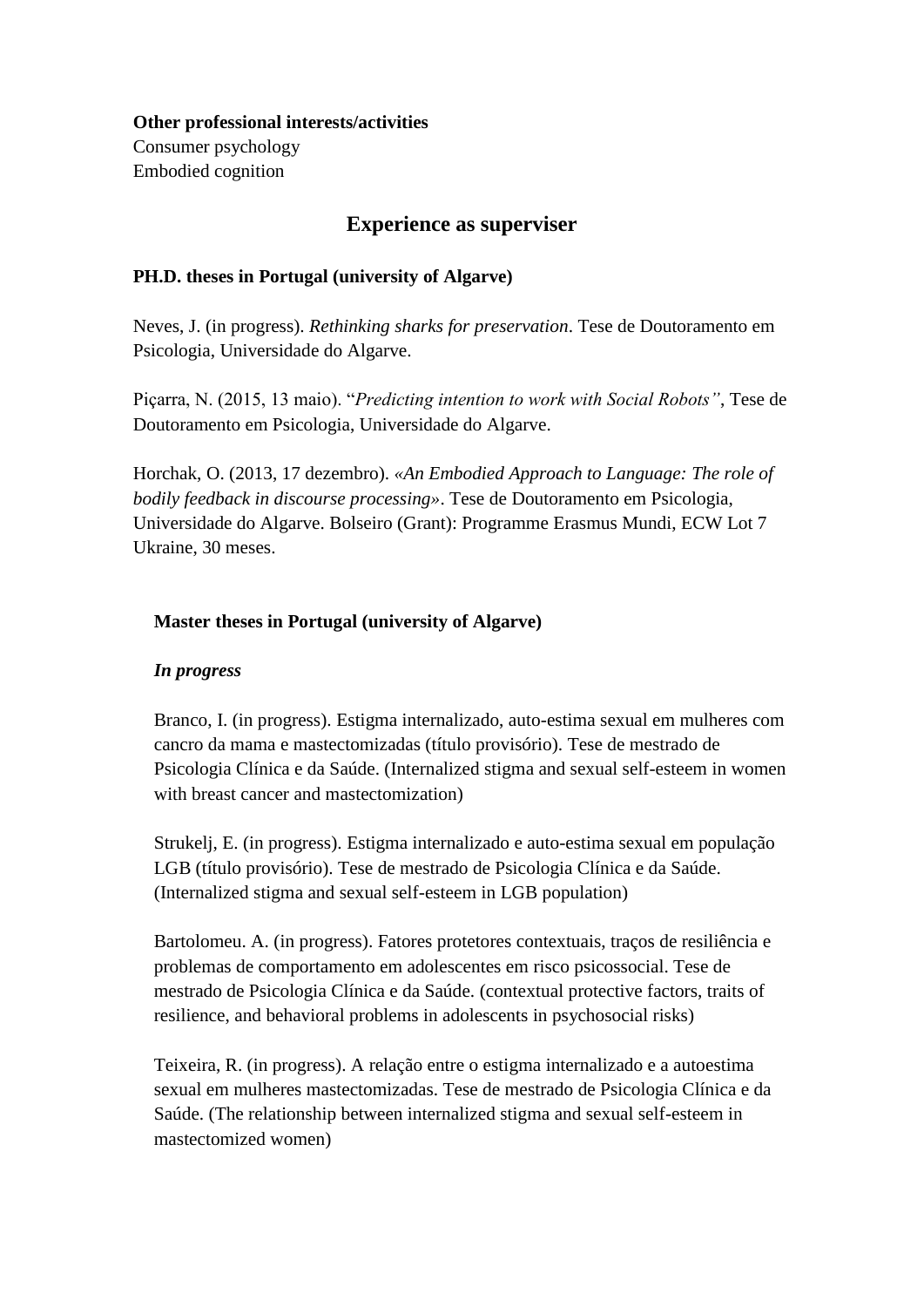## *Defended*

Costa Carriço, C. (2017). O estigma associado ao ajustamento psicossexual, preocupação sexual e saúde geral, e a valorização da parentalidade. Mestrado de Psicologia Clínica e da Saúde. (tese defendida no dia 6 de setembro 2017). (The stigma associated with psychosexual adjustment, sexual preoccupation and general health, and the valuation of parenting.)

Nunes, R. (2015). Tipo de perspectiva (1ª pessoa vs. 3ª pessoa), fluxo e identificação ao avatar em ambiente virtual. Mestrado de Psicologia Social e das Organizações. (tese defendida no dia 29 de setembro de 2015).

Gregório, D. (2015). Papeis de género, homofobia internalizada e autoestima sexual numa amostra LG. Mestrado de Psicologia Clínica e da Saúde. (tese defendida no dia 14 de dezembro 2015). (Type of perspective (1st person vs. 3rd person), flow and avatar identification in virtual environment.)

Bleckman, B. (2015). Ambivalent Sexism and Womanhood in Nulliparous Women-A comparison of Portuguese and German Women. Mestrado de Psicologia Clínica e da Saúde. (defendido no dia 16 de março 2015).

Rocha Coutinho, C. (2015). Atitude face ao dinheiro, do materialismo, da autoestima contextual e da vaidade na satisfação com a vida. Mestrado de Psicologia Social e das Organizações. (defendido no dia 20 de fevereiro 2015). (Attitude towwards money, materialism, contextual self-esteem and vanity in satisfaction with life.)

Carreiras, L. (2014). Auto-estima sexual, identidade e homofobia internalizada numa população LGB. Mestrado de Psicologia Clínica e da Saúde. (defendido no dia 30 de fevereiro 2014). (Self-esteem, sexual identity, and internalized homophobia in a LGB population)

Carrilho, V. (2014). Estudo das relações entre o fluxo no trabalho em equipa, o engagement, as características da equipa, a satisfação e a eficácia percepcionada numa amostra de bombeiros. (Defendida o dia 19 de dezembro de 2014). (Study of the relationships between flow in teamwork, engagement, team characteristics, satisfaction and perceived effectiveness in a sample of firefighters.)

Almeida, P. J. (2014). Infrahumanização, responsabilidade percepcionada e reconhecimento de violência doméstica em função do grupo de pertença, estereotipicalidade da vítima e género dos participantes. Defendida o dia 28 de julho de 2014. (Infrahumanization, perceived responsibility and recognition of domestic violence, depending on the group of belonging, stereotypicality of the victim and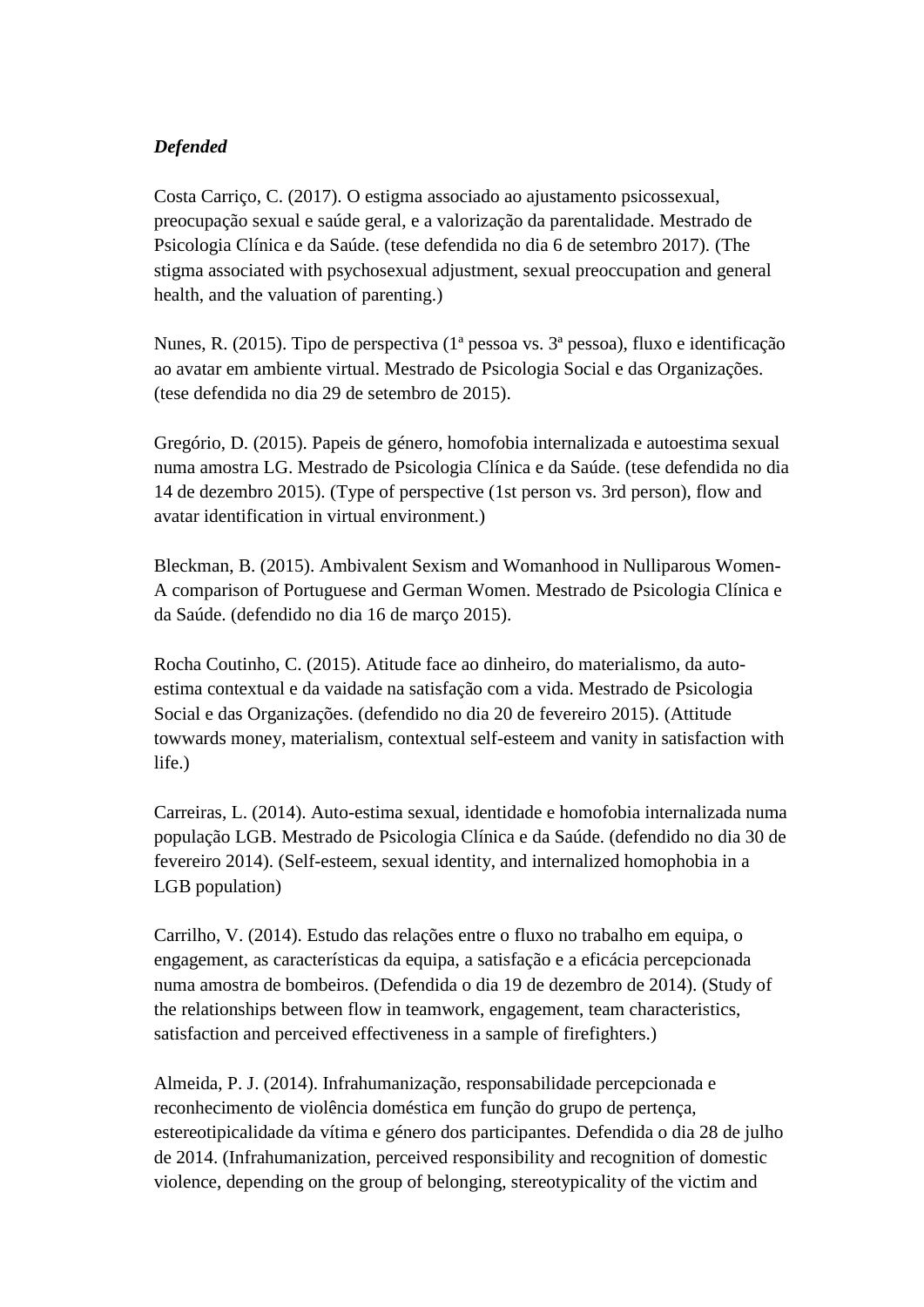gender of the participants.)

Santos, I. (2014) "Sexismo e papéis tradicionais de género como predictores da autoestima e da satisfação pessoal e conjugal no casais em situação de infertilidade", Mestrado de Psicologia Clínica e da Saúde. Defendida o dia o dia 16 de janeiro. (Sexism and traditional gender roles as predictors of self-esteem and personal and conjugal satisfaction in infertile couples)

Almeida, N. (2013). Efeitos do tipo de website conteúdo versus contexto no fluxo percepcionado na avaliação do produto e na experiencia virtual com o produto. Defendida o dia 18 de Novembro 2013. (Effects of the type of website content vs. context in the perceived flow in the evaluation of the product and the virtual experience with the product.)

Fernandes, A. (2013). Inteligência emocional, stress percepcionado e sentimento de presença como predictores da identificação ao avatar em ambiente virtual. Defendida o dia 23 de Janeiro 2013. (Emotional intelligence, perceived stress and feeling of presence as predictors of avatar identification in virtual environment)

### **Master theses in Poland (Warsaw university - MA: psychology in English)**

- Potoczny, M. (2013). Exploring the Relationship between Sexual Self-Esteem, Ambivalent Sexism and Canadian Women's Attitude to Sex Appeal Using the Midriff Trend in Advertising. Supervisor Jean-Christophe Giger. Master thesis defended at at University of Warsaw, Psychology Studies in English, Warsaw, Poland.
- Gromkowska, M. (2010). Predicting Swedish Women's Sexual Self-Esteem using Benevolent Sexism, Contingent Self-Esteem and Vanity. Defended at University of Warsaw, Psychology Studies in English, Warsaw, Poland.

## **Master thesis defended Warsaw school of social sciences and humanities/SWPS**

- Nurek, A. (2009). *Power and Fear Does Power Influence the Recognition of Facial Expression of Fear?* Defended at Warsaw School of Social Sciences and Humanities/SWPS, MA: Psychology in English, Poland.
- Kutermak, M. (2009). *Influence of observed mimicry on perception of politicians*. Defended at Warsaw School of Social Sciences and Humanities/SWPS, MA: Psychology in English, Warsaw, Poland.
- Wapienik, J. (2009). *Approach and Avoidance movements as a way to stimulate Empathy used in Social Marketing to promote Altruistic Behavior*. Defended at Warsaw School of Social Sciences and Humanities/SWPS, MA: Psychology in English, Warsaw, Poland.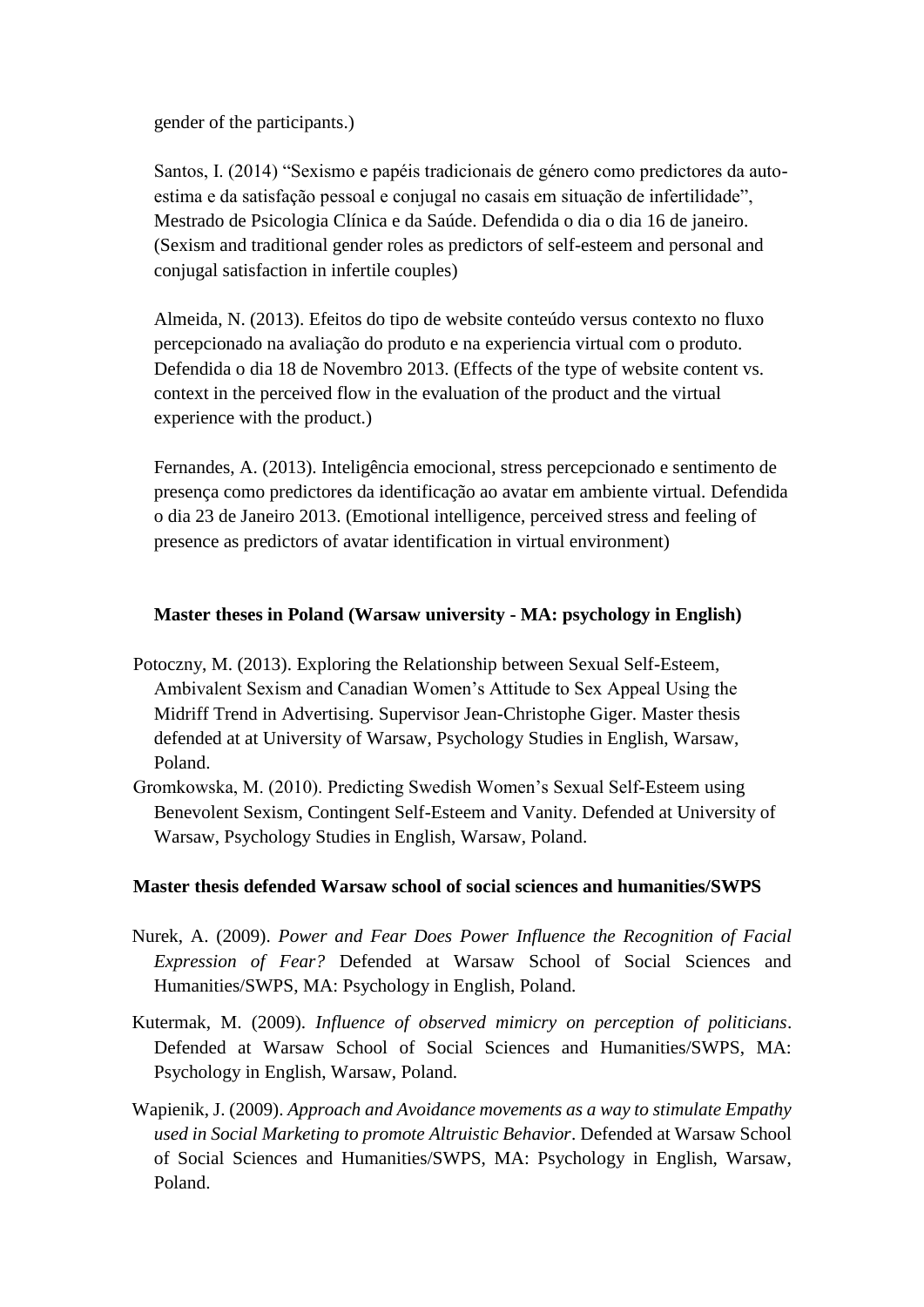## **Published works**

#### **Books (editor)**

Reis, A., Nunes, C., Lopes, D., Gonçalves, G., Giger, J-C., Faísca, L., & Garrido, M. V. (Orgs.) (2016). *Livro de Resumos do IX Simpósio Nacional de Investigação em Psicologia*. Lisboa: Associação Portuguesa de Psicologia.

#### **Books' chapters**

- Pochwatko, G., & Giger, J-C. (2015). Cheating in video games causes and some consequences, in A. Kwiatkowska, A. Lukasik (Eds.), *The small and big deceptions:in psychology and evolutionary sciences perspectiv*e (pp 97-118). Age Publishing. Wydawnictwo Uniwersytetu Rzeszowskiego Rzeszów. ISBN 978-83- 7996-161-0.
- Gonçalves, G., Gomes, A., & Giger, J.C. (2015). Estereótipos: geri-los ao longo da vida. In M. M. Vizzotto & J. C. Sousa (Eds), *Psicologia Clínica e da Saúde – confluência entre áreas do conhecimento* (pp.73-97). São Paulo: Universidade Metodista de São Paulo ISBN: 978-85-7814-304-6.
- Gomes, A., Santos, J. C. V., Ramos, A., & Giger, J.C. (2015). Eu uso, ele usa… nós não usamos! Problemática da tomada de decisão da utilização de preservativo em jovens adultos. In M. M. Vizzotto & J. C. Sousa (Eds). *Psicologia Clínica e da Saúde – confluência entre áreas do conhecimento* (pp.299-309). São Paulo: Universidade Metodista de São Paulo; ISBN: 978-85-7814-304-6.
- Gonçalves, G., Santos, J., Gomes, A., & Giger, J-C. (2009) Self-conceito: uma interacção entre eu e o outro. In C. Nunes, & S. Jesus (Coords.), *Temas Actuais em Psicologia*, (pp. 115-142). Faro: Universidade do Algarve. ISBN: 978-972-9341-88- 5.
- Giger, J.C. (2005). Le concept d'attitude : changement et consistance, in N. Dubois (Ed.), *Psychologie sociale de la cognition*. Dunod. (Attitude concept: change and consistency, in N. Dubois (Ed.), Social psychology of the cognition. Dunod).

#### **National and international articles in peer review journals**

- Piçarra, N. & Giger, J.-C. (2018). Predicting intention to work with social robots at anticipation stage: Assessing the role of behavioral desire and anticipated emotions. *Computers in Human Behavior*. doi.org/10.1016/j.chb.2018.04.026. IF (2016) = 3.435; Quartile  $(2016) = 1$ .
- Gomes, A., Santos, J. V., Gonçalves, G., Orgambídez-Ramos, A., Giger, J.-C. e Figueiredo, L. (2017). Evidências psicométricas da versão portuguesa da Escala de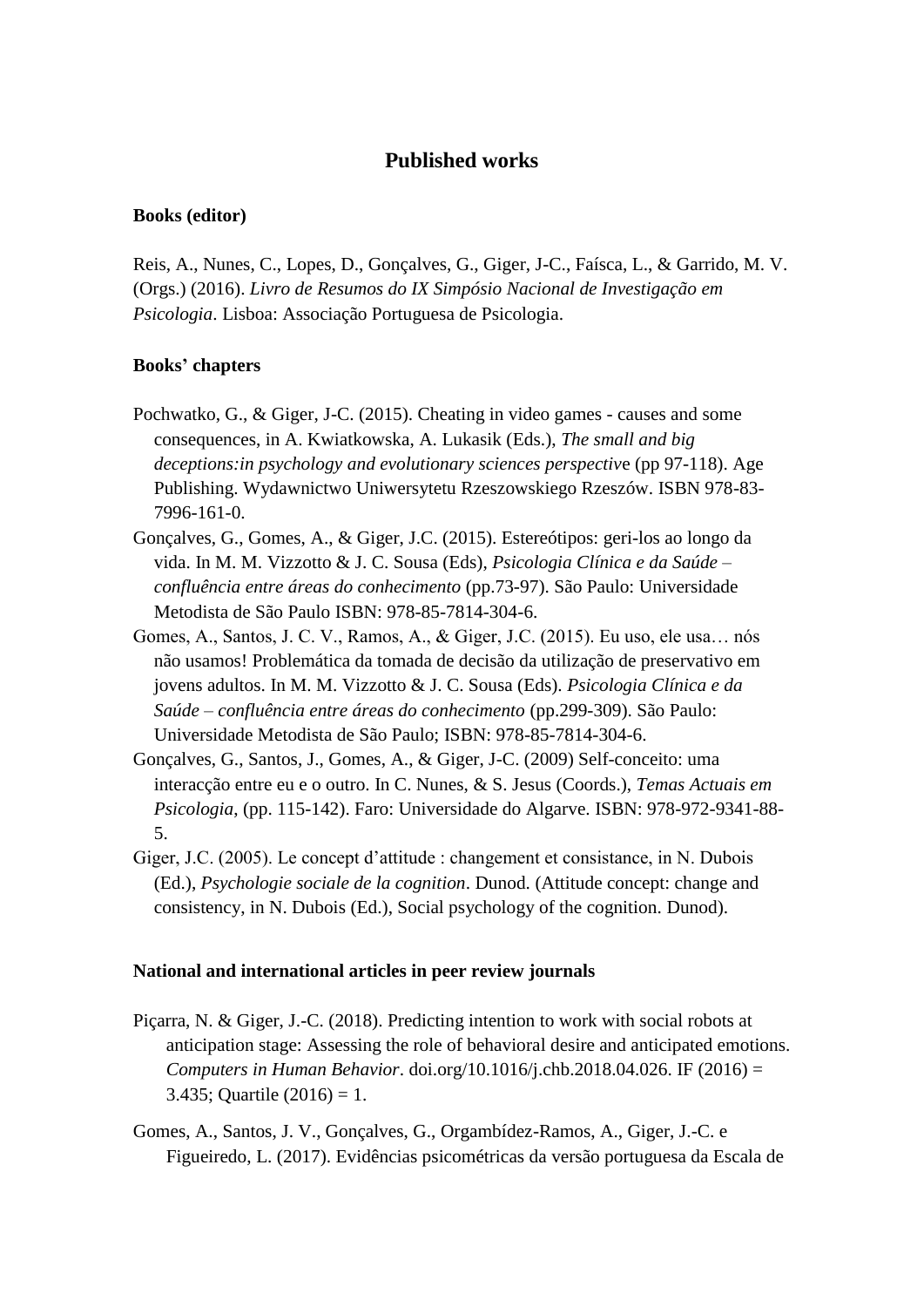Clareza do Autoconceito. *Revista Portuguesa de Psicologia*, *46*, 3-15. doi 10.21631/rpp46\_3.

- Piçarra, N., Giger, J.C., Pochwatko, G., & Możaryn, J. (2016). Designing social robots for interaction at work: Socio-cognitive factors underlying intention to work with social robots. *Journal of Automation, Mobile Robotics & Intelligent Systems, 10, 17-26. (Quartile (2016) = 4).*
- Giger, J-C, Gonçalves, G., & Almeida, A.S. (2016). Adaptation to Portuguese of the Domestic Violence Myth Acceptance Scale, and Tests of its Convergent, Divergent and Predictive Validities. *Violence against Women. 1-21.*  doi:10.1177/1077801216666724 (Quartile (2015) = Q1; IF (2016) = 1.02)
- Piçarra, N., Giger, J.C, Pochwatko, G., Gonçalves, G. (2016). Making sense of social robots: a structural analysis of the layperson's social representation of robot. *European Review of Applied Psychology / Revue Européenne de Psychologie Appliquée.* (Quartile (2015) = Q3; IF (2015) = 0.622).
- Ferrão, M. C., Gonçalves, G., Giger, J.-Ch., Parreira, T. (2016). Of Rape and Other Demons: The Impact of the Victim's Eye Size and Observer's Gender on the Attributions of Responsibility. *Psihologijske teme / Psychological Topics*, *25* (2), 157-180. (SJR(2015): 0.265; Quartile (2015) = Q4).
- Horchak, O., Giger, J-C & Vaz Garrido, M. (2016). Action Contribution to Competence Judgments: The Use of the Journey Schematas. *Frontiers in Psychology*. **7**:448. doi: 10.3389/fpsyg.2016.00448. (SJR (2015): 1.24 ; Quartile 1 em 2015 ; IF (2014)  $= 2.560$
- Ferrão, M. C., Gonçalves, G., Giger, J.-Ch., Parreira, T. (2016). Judge me, judge me not: The role of eye size and observer gender on acquaintance rape. *Anales de Psicología*, *32 (1)*, 241-249. doi: 10.6018/analesps.32.1.185701 (SJR(2015): 0.351; Quartile 3 em 2015; IF (2015) **=** 0.574**)**
- Pochwatko, G., Giger, J. C., Kukiełka, K., Świdrak, J. Możayn, J. Różańska-Walczuk, M. & Piçarra, N. (2015). Polish version of the negative attitude toward robots scale (NARS-PL). *Journal of Automation, Mobile Robotics & Intelligent Systems*, *3*, 65- 72. doi: 10.14313/JAMRIS\_3-2015/25
- Piçarra, N. , Giger, J.-C. , Gonçalves, G., & Pochwatko, G. (2015). Validation of the Portuguese Version of the Negative Attitudes Towards Robots Scale. *European Review of Applied Psychology / Revue Européenne de Psychologie Appliquée*, *65*, 93–104. [doi.org/10.1016/j.erap.2014.11.002](http://dx.doi.org/10.1016/j.erap.2014.11.002) *.* (SNIP (2015): 0.778; SJR(2015): 0.265; Quartile 3 em 2015); IF (2015) = 0.622)
- Gonçalves, G., Orgambídez-Ramos, A., Giger, J. C., Santos, J. & Gomes, A. (2015) Evidencias de validez de la adaptación portuguesa de la Escala de Sexismo Ambivalente /Validity evidence of the Portuguese adaptation of the Ambivalent Sexism Inventory. *Revista de Psicología Social / International Journal of Social*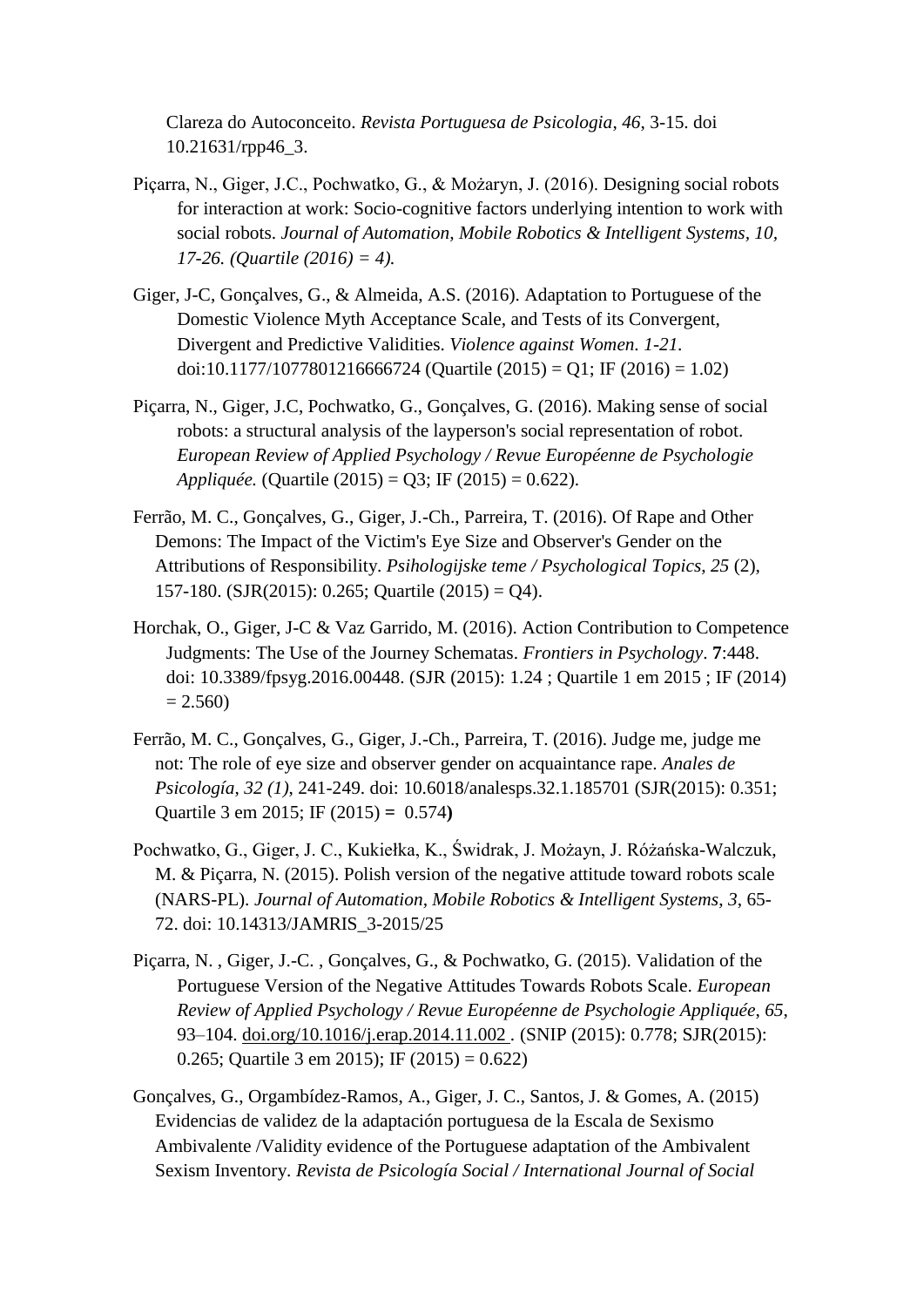*Psychology.* 30 (1), 152-181 [doi.org/10.1080/02134748.2014.991518](http://dx.doi.org/10.1080/02134748.2014.991518) (SJR (2014): 0.285 (Q3); IF (2013): 0.475)

- Gonçalves, G., Gomes, A., Ferrão, M. C., Parreira, T., Santos, J. V., Giger, J.-Ch., & Martins, A. T. (2015). Once upon a face: The effect of eye size, observer and stimulus gender on impression formation. *Current Psychology*, 34 (1), 112-120. doi10.1007/s12144-014-9244-3 (SNIP (2014): 0.436; SJR (2014): 0.226 (Q3); IF (2014): 0.429)
- Giger, J.-C., Orgambídez-Ramos, A., Gonçalves, G., Santos, J., & Gomes, A. (2015). Evidências métricas da adaptação da Escala de Dominância Social numa amostra Portuguesa. *Avaliação Psicológica*, *14* (1), 143-151.
- Horchak, O. V., Giger, J. C., Cabral, M., & Pochwatko, G. (2014). From Demonstration to Theory in Embodied Language Comprehension: A Review. *Cognitive Systems Research*, 29/30, 66-85. doi: 10.1016/j.cogsys.2013.09.002 (SJR (2014): 0.502; Quartile 3 em 2014; IF (2014): 0.831).
- Horchak, O. V., Giger, J.C., & Pochwatko, G. (2014). Simulation of Metaphorical Actions and Discourse. *Metaphor and Symbol*, 29, 1-22. doi: 10.1080/10926488.2014.859045 (SJR (2014): 0.537; Quartile (2014) = 1; IF (2014): 1.533).
- Horchak, O. V., Giger, J.C., & Pochwatko, G. (2014). Discourse Comprehension and Simulation of Positive Emotions. *Psicologica: International Journal of Methodology and Experimental Psychology*. 35, 17-37. (IF 2012: 0.709).
- Orgambídez-Ramos, A., Giger, J. C., Gomes, A., Santos, J. & Gonçalves, G. (2013). Escala de cavalheirismo paternalista: Estrutura fatorial e correlatos com o sexismo ambivalente. *Avaliação Psicológica*, 12(3), 333-340.
- Ferrão, M. C., Gonçalves; G., Parreira, T, & Giger, J-C. (2013) Rape-victim empathy scale (REMV): an exploratory study in a Portuguese sample. *Psychological Thought*,*6(2)*, 283-295.doi.org/10.5964/psyct.v6i2.82.
- Orgambídez-Ramos, A., Mendoza-Sierra, M. I., & Giger, J-C. (2013). The effects of work values and work centrality on job satisfaction. A study with older Spanish workers. *Journal of Spatial and Organizational Dynamics: Discussion Papers Nº14: Well-being in Contexts and Organizations*.
- Gomes, A., Santos, J., Gonçalves, G., Orgambidez-Ramos & A., Giger, J. C. (2013). Validação da Escala de Necessidade de Cognição (Cacioppo, Petty, & Kao, 1984) para a população Portuguesa. *Revista Avaliação Psicológica*, *12*, 179-192.
- Gonçalves, G., Vieira dos Santos, J., Cabral da Silva Gomes, A. I., Giger, J.-C., & Orgambídez-Ramos, A. (2013). Imagem pública e eficácia da mensagem junto da audiência, *Revista PSICO*, *44 (1)*, 114-121.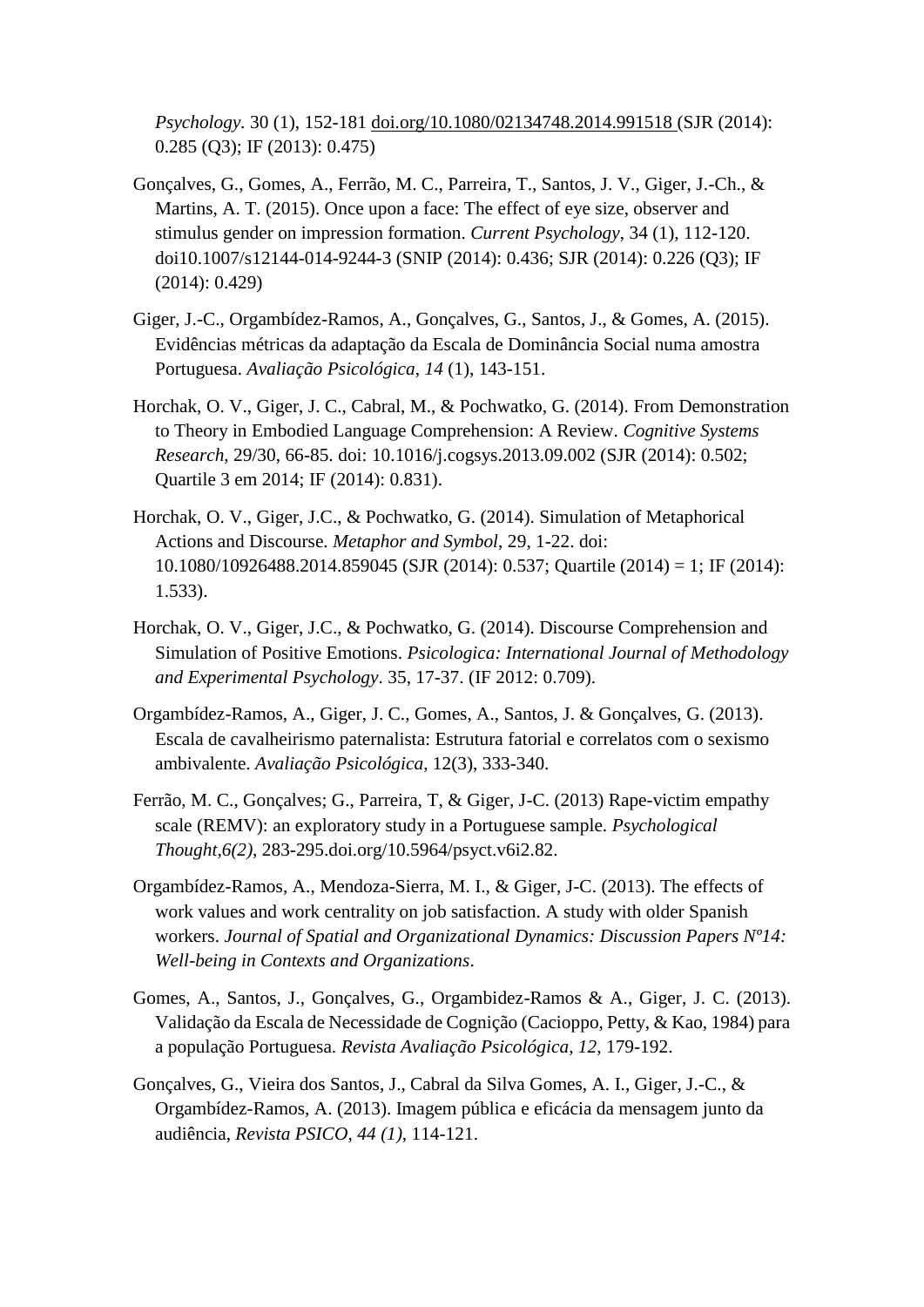- Rodrigues, J., Lopes, A., Giger, J-C., Gomes, A., Santos, J., & Gonçalves, G. (2011). Escalas de medição do Quociente de Empatia/Sistematização: Um ensaio de validação para a população portuguesa. *A revista Psicologia, 24*, 73-89.
- Giger, J.C., & Pochwatko, G. (2009). Sometimes it is not so bad to decide in the rush: Effects of time pressure on the elaboration of purchasing intention. *Polish Psychological Bulletin, 39*, 209-216.
- Pochwatko, G., Baranska, M., & Giger, J-C. (2008). Utajone poznanie społecznie w reklamie skuteczność reklamy typu guerilla *[Implicit social cognition and efficiency of guerilla marketing]*. *Marketing i Rynek*, *3*, 31-35.
- Giger, J-C. (2008). Examen critique du caractère prédictif, causal et falsifiable de deux théories de la relation attitude-comportement : la théorie de l'action raisonnée et la théorie du comportement planifié. *[Critical review of the predictibility, causality and falsifiability of two theories of the attitude-behavior relationship: The theory of reasoned action and the theory of planned behavior]*. *L'Année Psychologique*, *108*,  $107-131.$  (IF(2008) = 0.22).
- Giger, J-C., Domaradzka, E., Majkowska, A., & Pochwatko, G. (2007). Bodźce seksualne w reklamie prasowej ułatwiają zapamiętanie marki. *[Sex appeal strategy in printed ads facilitates product name recall]*. *Marketing i Rynek*, *5*, 33-36.

#### **Articles in Proceedings**

- Giger, J-C., Moura, D., Almeida, N. & Piçarra, N. (2017). Attitudes towards social robots: The role of belief in human nature uniqueness, religiousness and taste for science fiction. 2nd international congress on interdisciplinarity in social and human sciences, 11 e 12 de maio de 2017, University of Algarve, Faro, Portugal. Proceedings Book of Proceedings, 509-514.
- Piçarra, N., & Giger, J-C. (2017). "Who wants to work with social robots? Using the theory of reasoned action and the theory of planned behavior to predict intention to work with social robots". 2nd international congress on interdisciplinarity in social and human sciences, 11 e 12 de maio de 2017, University of Algarve, Faro, Portugal. Book of Proceedings Research Centre for Spatial and Organizational Dynamics University of Algarve., 515-522.
- Gonçalves, G., Martins, A. T., Parreira, T., Ferrão, M., Santos, J., Giger, J.-C, & Gomes, A. (2014). The eyes' size has an influence in the way we judge others? In C. de Sousa & A. M. Oliveira (Eds). Proceedings of the 14th European Conference on Facial Expression: New Challenges for Research, 121-128. Coimbra: IPCDVS.
- Piçarra, N., Giger, J. C. , Pochwatko G., & Gonçalves, G. (2012). The Robot Got the Looks. Social Robots Appearance as Predictor of Anthropomorphism and Intention to Work. Workshop on Motivational Aspects of Robotics in Physical Therapy IEEE/RSJ International conference on Intelligent Robots and Systems - IROS 2012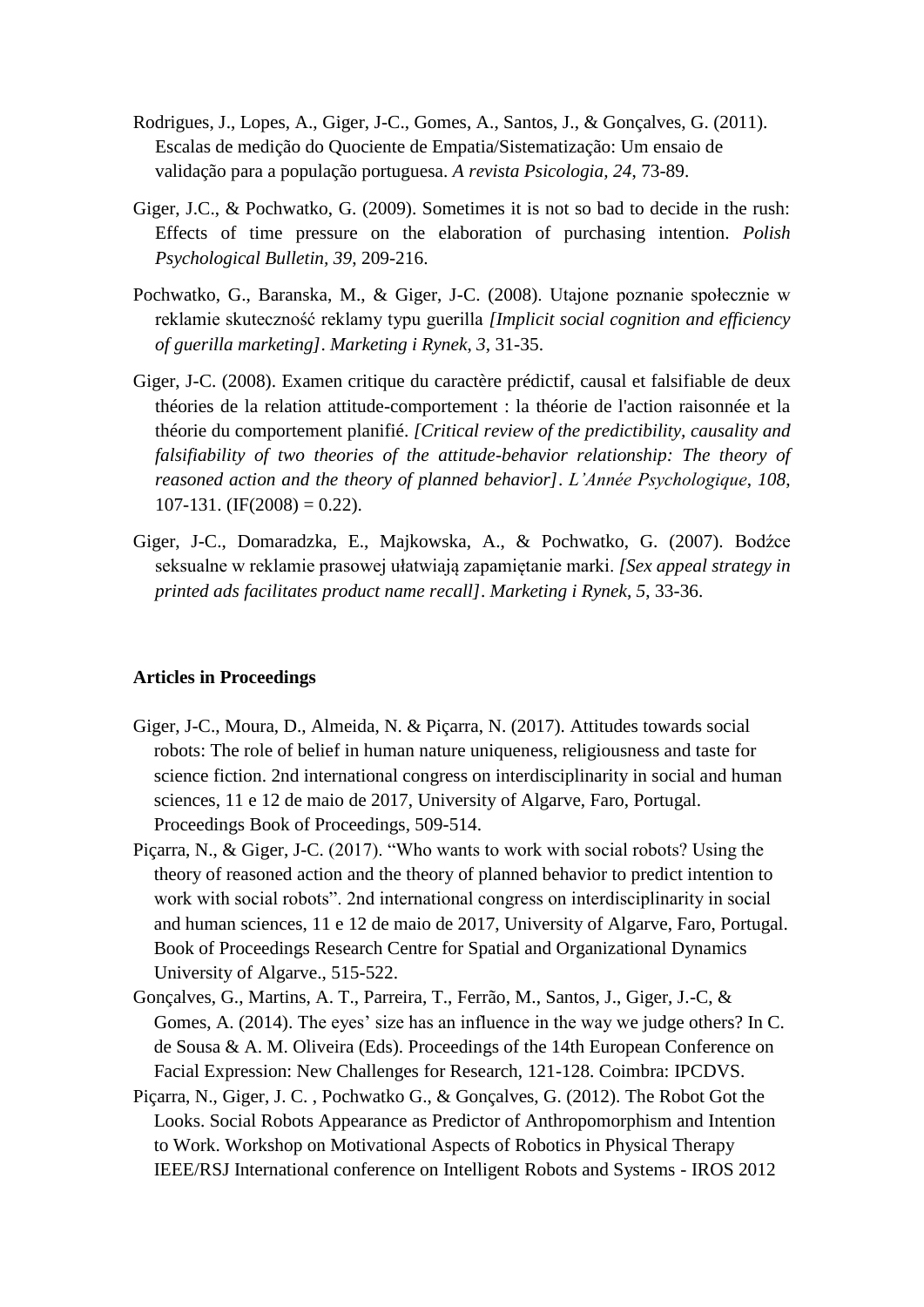October 7-12, 2012 Vilamoura, Algarve [Portugal]. (publicação na revista do IROS). [http://www.ariel.ac.il/images/stories/site/projects/SocialRobots/ProceedingsWSIRS](http://www.ariel.ac.il/images/stories/site/projects/SocialRobots/ProceedingsWSIRSO2012.pdf) [O2012.pdf](http://www.ariel.ac.il/images/stories/site/projects/SocialRobots/ProceedingsWSIRSO2012.pdf)

- Paiva, A., Giger, J-C., Faisca; L., & Baptista, L. (2011). Mais quente, melhor": o impacto do papel informativo das emoções na cmc. Actas do XI Congreso Internacional Galego-Portugués de Psicopedagoxía, Coruña, Spain, September 7-9th, 2011. [http://ciac.pt/CINE\\_INT\\_artigos.pdf](http://ciac.pt/CINE_INT_artigos.pdf)
- Figueiredo, L., Mesquita, Z., Santos, J., Gomes, A. Giger, J-C, & Gonçalves, G. (2010). Uma análise exploratória para a população portuguesa da Escala de Self-Clareza (Campbell, Trapnell, Heine, Katz, Lavalle, & Lehman, 1996). Actas do VII Simpósio Nacional de Investigação em Psicologia Universidade do Minho, Portugal, 4 a 6 de Fevereiro de 2010.

[http://www.actassnip2010.com/index.php?pagina=actas&tema=Psicologia%20social](http://www.actassnip2010.com/index.php?pagina=actas&tema=Psicologia%20social&paginacao=3) [&paginacao=3](http://www.actassnip2010.com/index.php?pagina=actas&tema=Psicologia%20social&paginacao=3)

Schmitt, A., Loubeyre, M., Richetin, J., Dalle, N., Giger, J.-C., Dambrun, M., & Llorca, P.-M. (2009). Etude des représentations sociales qu'ont les soignants des patients en difficultés avec l'alcool au CHU de Clermont-Ferrand. Les cahiers de l'IREB, 19,135-141. [Social representations of health care workers of alcoholic patients at Clermont-Ferrand Hospital]. http://www.bdsp.ehesp.fr/Base/433260/

#### **Other publications**

Giger, J-C. (2006). Praca pedagogiczna, sposoby ocenia i sady oceniajiace. In Dziecko na ulicy: Przewodnik Metodologiczny dla pedegogow ulicy, Metody pracy w srodowisku otwartym, pp. 60-62. [Social work, evaluation and evaluative judgment, In Child in the street: A methodological guide for street social work]. Europejski projekt GPAS: Grupa Pedagogiki i Animacji Spolecznej. (European Project GPAS).

# **Scientific communications**

#### **Oral communications in conferences with peer review**

- Neves, J, & Giger, J.C. (2017, aceite). *"Here be dragons! - uncovering stereotypes and attitudes toward crocodiles, turtles, dolphins and sharks"*, National Marine Educators Conference, June 25<sup>th</sup> -29<sup>th</sup> 2017, Charleston, USA.
- Neves, J, & Giger, J. C. (2017, *aceite*). *Increasing shark communality to enhance shark preservation*. 2nd international congress on interdisciplinarity in social and human sciences, 11 e 12 de maio de 2017, University of Algarve, Faro, Portugal.
- Neves, J, & Giger, J. C. (2017, *aceite*). *From attraction to aversion – social representations of four different animals*. 2nd international congress on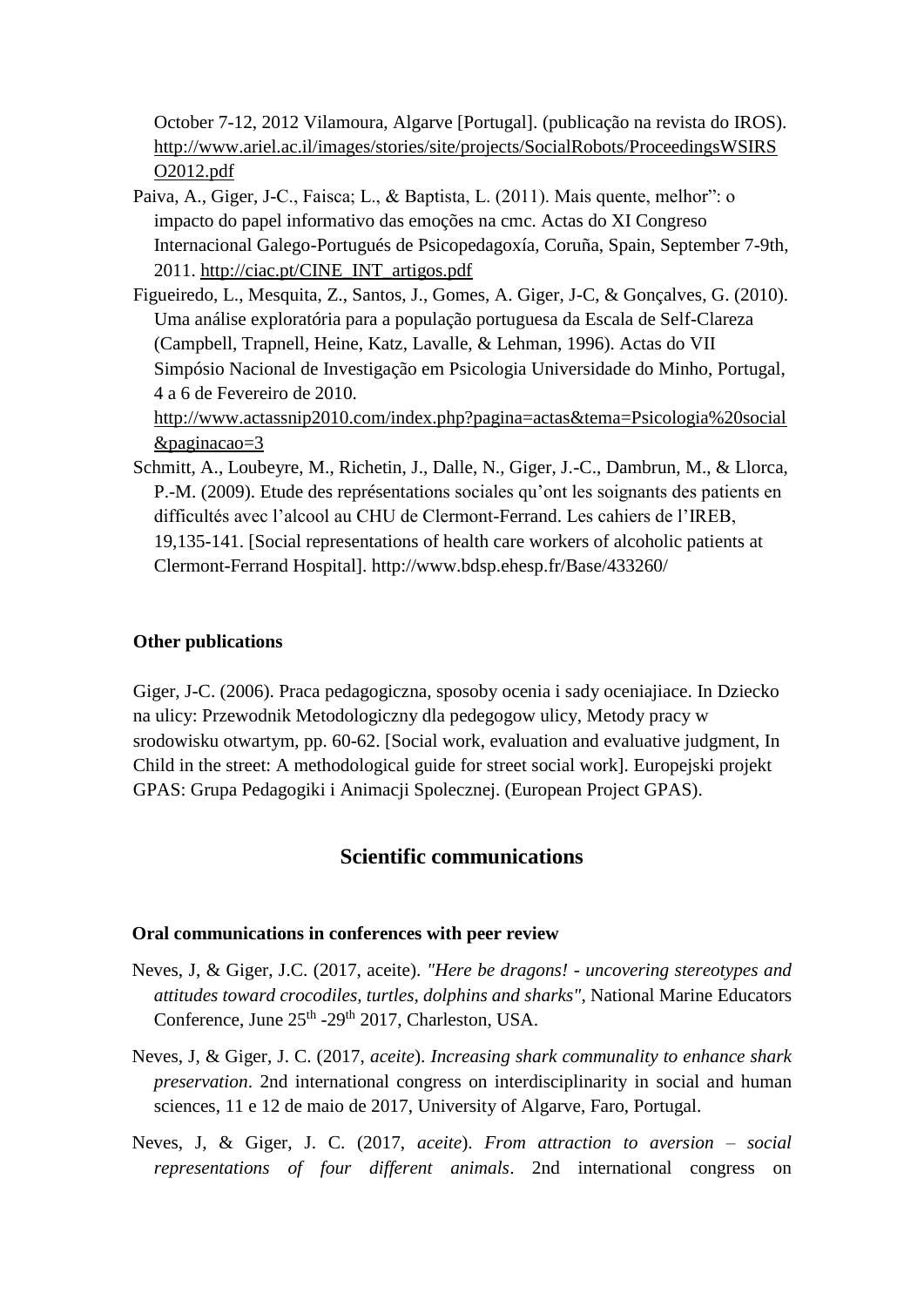interdisciplinarity in social and human sciences, 11 e 12 de maio de 2017, University of Algarve, Faro, Portugal.

- Giger, J-C., Moura, D., Almeida, N. & Piçarra, N. (2017). *Attitudes towards social robots: The role of belief in human nature uniqueness, religiousness and taste for science fiction*. 2nd international congress on interdisciplinarity in social and human sciences, 11 e 12 de maio de 2017, University of Algarve, Faro, Portugal.
- Piçarra, N., & Giger, J-C. (2017, *aceite). Working with social robots. An exploratory study through the lenses of the technology acceptance model (TAM)*. 2nd international congress on interdisciplinarity in social and human sciences, 11 e 12 de maio de 2017, University of Algarve, Faro, Portugal.
- Piçarra, N., & Giger, J-C. (2017, aceite). *"Who wants to work with social robots? Using the theory of reasoned action and the theory of planned behavior to predict intention to work with social robots"*. 2nd international congress on interdisciplinarity in social and human sciences, 11 e 12 de maio de 2017, University of Algarve, Faro, Portugal.
- Neves, J, & Giger, J.C. (2017). *"There is more than meets the eye - Visitors' stereotypes and attitudes toward dolphins"*, 45º Symposium of the European Association for Aquatic Mammals, March  $8<sup>th</sup> - 11<sup>th</sup> 2017$ , Genova, Switzerland. (Award: Best Student Presentation Award).
- Neves, J, & Giger, J.C. (2017). *"What if pink is for the boys and blue is for the girls? How stereotyping may help Conservation messaging"*. European Zoo Educators (EZE) Conference, March 13<sup>th</sup> -16<sup>th</sup> 2017, Paris, France.
- Horchak, O. V., Vaz Garrido, M., & Giger, J.C. (2016). *The Embodiment of Competence as Forward Movements: The Use of the Goal-as-Journey Metaphor***.**  European Social Cognition Network Conference (ESCON), August 24<sup>th</sup>-27<sup>th</sup> 2016, Lisbon, Portugal.
- Horchak, O. V., Vaz Garrido, M., & Giger, J.C (2016). *Action Contribution to Competence judgments: the use of the journey Schema*. XI Encontro Nacional da Associação Portuguesa de Psicologia Experimental (APPE), April 1<sup>st</sup>- 2<sup>nd</sup> 2016, ISCTE, Lisbon, Portugal.
- Giger, J.C, Piçarra, N., & Pochwatko, G. (2016). "*You can cry, but you never will be human, You Mecha!": Elaboration and Validation of the Beliefs in Human Nature Uniqueness Scale, and its associations with perception of social robots*. IX Simpósio Nacional de Investigação em Psicologia (SNIP), 30 de junho/2 de julho de 2016, Universidade do Algarve, Faro, Portugal.
- Giger, J.C, & Piçarra, N. (2016). *Exploration of layperson's social representation of robot in a Portuguese sample*. 1st international congress on interdisciplinarity in social and human sciences, May 5th-6th 2016, Universidade do Algarve, Faro, Portugal.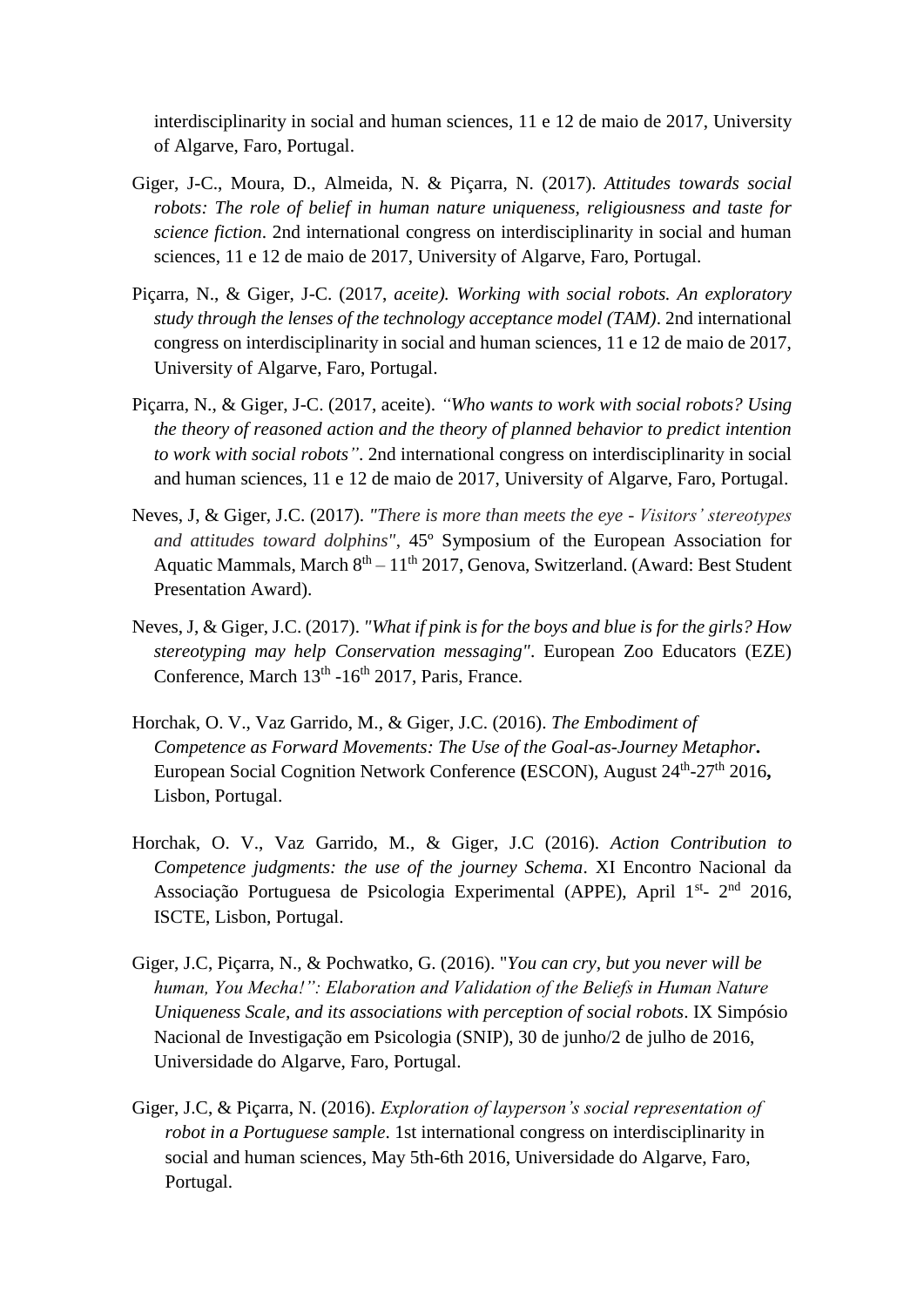- Giger, J.C, & Piçarra, N. (2016). *Death anxiety and valorization of technology as predictors of the attitudes towards social robots*. 1st international congress on interdisciplinarity in social and human sciences, May 5th-6th 2016, Universidade do Algarve, Faro, Portugal.
- Rocio de Almeida, A. S., Nunes, C., Fuertes, M., Giger, J-C., Mendonça, S. & Silva, L (2016). *Perception of adoptive parents about psychosocial process in building families through adoption*. 1st international congress on interdisciplinarity in social and human sciences, May 5th-6th 2016, Universidade do Algarve, Faro, Portugal.
- Pochwatko, G., Świdrak, J., Giger, J-C. (2015). *MouseMonkey® Narzędzie do oceny umiejętności nawigacji w środowiskach wirtualnych (*Skills assessment tool for navigation in virtual environments*)*. Psychopedagogiczne problemy edukacji i funkcjonowania człowieka – teoria i praktyka (Psychopedagogical problems of education and human functioning - theory and practice - an international conference) Lublin, Poland 26-27.11 2015.
- Mendonça, M, Rocio de Almeida, A. S., Giger, J-C, Nunes, C. & Silva, L. (2013; July). Relationships Between Adoptive Parent´s Characteristics and adopted Children Ajustment to Adoption and Behavior Problems. *Fourth International Conference on Adoption Research, July 7-11, 2013. Bilbao, Spain.*
- Mendonça, M, Rocio de Almeida, A. S., Giger, J-C, Nunes, C. & Silva, L. (2013; July). Attachment Representations of Adopted Children. *Fourth International Conference on Adoption Research, July 7-11, 2013. Bilbao, Spain*.
- Horchak, O.V., Giger, J-C., & Pochwatko, G. (2013). Simulation of Positive Emotions during Discourse Comprehension. *International Psychological Applications Conference and Trends (INPACT),* Madrid, Spain.
- Giger, J-C., Horchak, O.V., & Pochwatko, G. (2013). Action Simulation and Individuals' Evaluation of Protagonist. *International Psychological Applications Conference and Trends (INPACT),* Madrid, Spain (oral presentation)
- Horchak, O.V., Giger, J-C., & Pochwatko, G. (2013). Simulation of Metaphorical Actions during Discourse Comprehension. *8th Annual National Scientific Meeting of the Society for Psychological Research* (VIII Simpósio Nacional de Investigação em Psicologia), Aveiro, Portugal.
- Almeida, N., Giger, J-C. & Ramos, A. (June, 2013). Efeitos de Web Site, conteúdo vs. contexto, no Fluxo percepcionado, na Avaliação do produto e na Experiência virtual indireta com o produto. *VIII Simpósio Nacional de Investigação em Psicologia*, 20th-22nd June, Aveiro, Portugal.
- Piçarra, N., Giger, J. C., Pochwatko G., & Gonçalves, G. (2012). *The Robot Got the Looks. Social Robots Appearance as Predictor of Anthropomorphism and Intention to Work*. Workshop on Motivational Aspects of Robotics in Physical Therapy no IROS 2012 October 7-12, 2012 Vilamoura, Algarve [Portugal].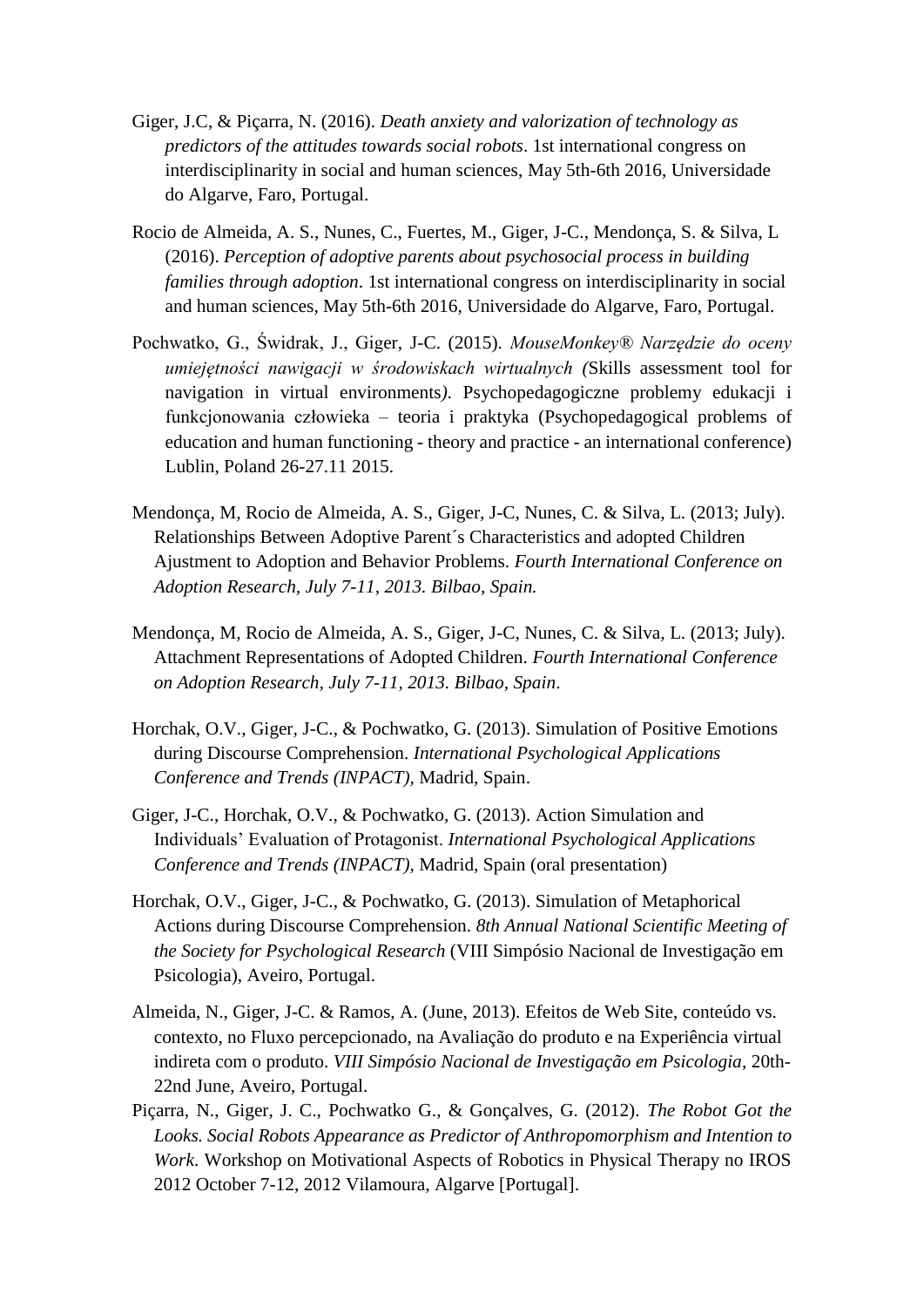- Gonçalves, G., Martins, A. T., Parreira, T., Ferrão, M. C., Santos, J., Giger, J-C, & Gomes, A. (2012; July). *The eyes' size has an influence in the way we judge others?* 14th European Conference on Facial Expression; Coimbra, Portugal.
- Giger, J-C, Piçarra, N., Pochwatko, G. & Gonçalves, G. (2012, June). Angoisse face à la mort, sens de l'immortalité symbolique, et attitudes face à la technologie comme prédicteurs de l'attitude envers les robots sociaux. *[Death Anxiety, sense of symbolic immortality, and attitudes toward technology as predictors of attitudes towards social robots.].* IX International Congres of Applied Social Psychology in French language,  $2011$  (July  $4<sup>th</sup>$ -6<sup>th</sup>), Porto, Portugal.
- Chatizow, P., Giger, J.C, Gonçalves, G. & Pochwatko, G. (2012, June). «Il m'aime. Rien ne peut m'arriver !». Effet du sexisme ambivalent, de la survalorisation de l'amour romantique et des mythes associés à la violence domestique sur la justification des comportements abusifs : une explication en termes de justification du système. *["He loves me. Nothing can happen to me! ". Effect of ambivalent sexism, overvaluation of romantic love and domestic violence myths on the justification of abusive behavior: an explanation in terms of system justification.],* IX International Congress of Applied Social Psychology in French language,  $2011$  (July  $4<sup>th</sup>$ -6<sup>th</sup>), Porto, Portugal.
- Piçarra, N., Giger, J-C, Pochwatko, G. & Gonçalves, G. (2012, June). Prédicteurs psychosociologiques de l'intention de travailler avec un robot social *[Psychosociological predictors of the intention to work with a social robot].* IX International Congres of Applied Social Psychology in French language,  $2011$  (July  $4<sup>th</sup>$ -6<sup>th</sup>), Porto, Portugal.
- Piçarra, N., & Giger, J-C, (2012, May) O robô social: um parceiro de trabalho aceitável? 7º encontro de investigação psicologia social e organizações no iscte IUL, 24 e 25 de Maio, Lisboa, Portugal.
- Orgambidez-Ramos, A., Gonçalves, G., Giger, J.C, Gomes, A., & Santos, J. (2012, June). Le sexisme et la chevalerie paternaliste : Les deux faces d'une même pièce. *[Sexism and paternalistic chivalry: the two faces of the same coin].* IX International Congres of Applied Social Psychology in French language, 2011 (July 4<sup>th</sup>-6<sup>th</sup>), Porto, Portugal.
- Orgambídez-Ramos, A., Gonçalves, G., V, J., Giger, J.C., & Gomes, A. (2012, May). Workplace and psychological empowerment: impact on psychological contract. InPact 2012, Lisbon.
- Giger, J.C., & Orgambídez-Ramos, A. (2012, May). Engagement and Job Satisfaction as antecedents of organizational commitment. InPACT 2012, Lisbon.
- Orgambídez-Ramos, A., & Giger, J. C. (2012, 2012, May). Job Demands and Organizational Support as antecedents of Work Engagement. InPACT 2012, Lisbon.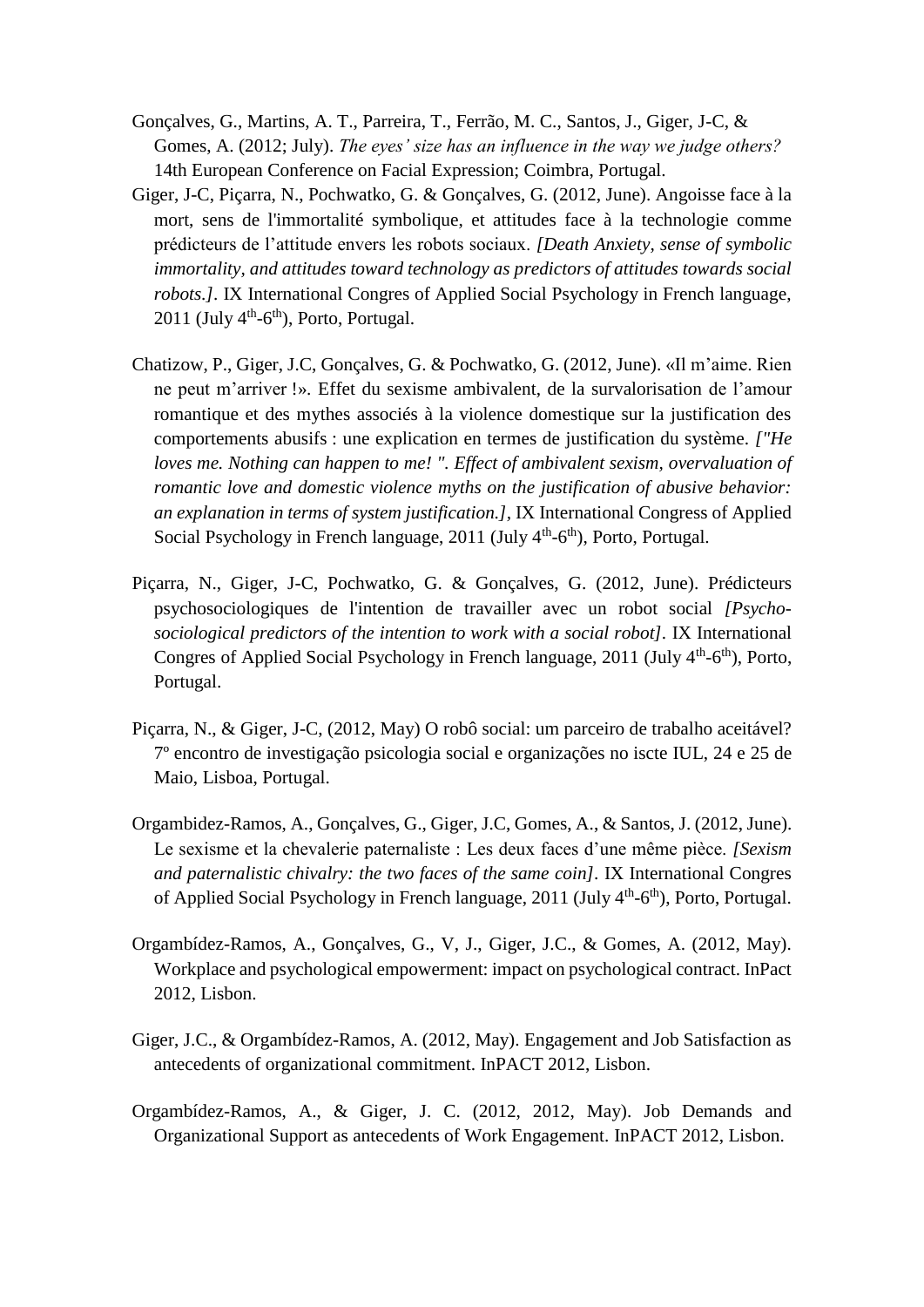- Almeida, A. S., Giger, J-C., Mendonça, S., Nunes, C., & Fuertes, M. (November, 2011). Crenças sociais acerca da tríade adoptiva. Comunicação apresentada no II Congresso Internacional de Adopção. *Família e Adopção, construção de identidade*. Lisboa, Portugal.
- Giger, J.C., Les, B., Markiewicz, D., Świderska, A. Gonçalves, G., & Pochwatko, G. (September, 2010*). Effect of complementary body posture of a target of evaluation and of an observer on political judgment*. Oral communication, III Biennial Symposium on Personality and Social Psychology, Personality Dynamics: Embodiment, Meaning construction, and the social world, Warsaw.
- Schmitt, A., Loubeyre, M., Richetin, J., Dalle, N., Giger, J.C., Dambrun, M., & Llorca, P.-M. (December, 2008). *Etude des représentations sociales qu'ont les soignants des patients en difficultés avec l'alcool au CHU de Clermont-Ferrand.* XIXeme colloque de l'Institut de Recherches Scientifiques sur les Boissons (IREB). (Social representations of health care workers of alcoholic patients at Clermont-Ferrand Hospital, XIXth meeting of the Institut of Scientific Research on Alcohol).
- Maison, D., Giger, J.C., & Roslan, M. (September 2008). In-Store Audio Advertising Can boost Brand Awareness, Product Perception and Sales. *International Association for Research in Economic Psychology*. Rome.
- Giger, J.C., & Maison, D. (September 2008). Money perception as predictor of Polish Seniors' Attitudes Towards Saving, Banking and Investments. *International Association for Research in Economic Psychology*. Rome.
- Giger, J.C., & Pochwatko, G. (2007). Opportunité temporelle et prise de décision comportementale: une pression temporelle sévère n'a pas les mêmes effets qu'une pression temporelle modérée [*time opportunity and behavioral decision making: a severe time pressure has different effect than a moderate one on decision making*]. *VIII Congres International de Psychologie Sociale en Langue Française, Besançon, France*.
- Giger, J.C., & Balas, R. (2006). Humeurs et prise de décision intuitive : Une expérience pilote. Symposium: La prise de décision: entre cognition et affect, VIIème Congres International de Psychologie Sociale en Langue Française Grenoble 30 août - 2 septembre 2006 [*Moods and intuitive decision making: A pilot study. Symposium: Decision making: Between cognition and affect], VIIth International Congress of Social Psychology organised by the ADRIPS*).
- Domaradzka E., Majkowska, A., Giger, J.C., & Pochwatko, G. (2006). *Nakedness in advertising: Does nakedness really increase memorization of brands?* XII Konferencja Klubu Psychologii Autonomicznej, Jadwisin, Poland. XII Symposium of the Polish Association of Psychology.
- Giger, J.C., & Balas, R. (2005). Be happy... or sad if you want to be intuitive! XI Konferencja Klubu Psychologii Autonomicznej Teresin, Poland. XI Symposium of the Polish Association of Psychology.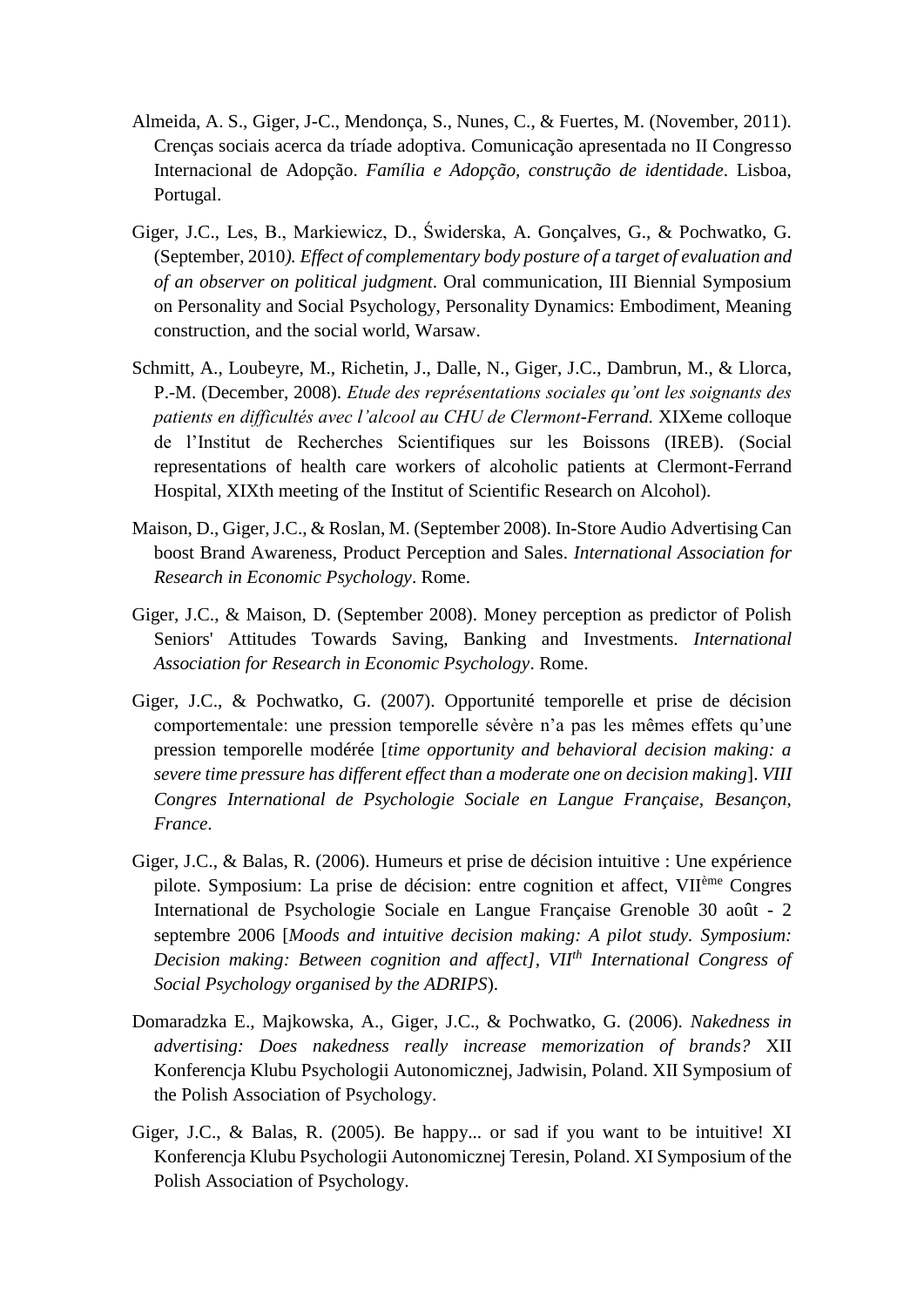- Giger, J. C., & Balas, R. (2005). *Impact of mood on intuitive decision making.* Oral presentation, ESCON Conferences, Vitznau, Switzerland.
- Giger, J.C. (2004). *Impact des humeurs sur la consistance attitude-comportement : etude exploratoire.* (Impact of moods on attitude-behavior consistency: An exploratory study). Oral presentation, International Congress "Penser et agir" (*"Thinking and Acting"*), University of Besancon, France.
- Giger, J.C. (2004*). Transient affective states and attitude-behavior consistency.* Oral presentation, ESCON, Lisbon.
- Giger, J.C. (2003*). Impact des humeurs sur l'élaboration de l'intention comportementale d'achat.* (Impact of moods on the elaboration of purchase behavioral intention). Oral presentation at the VI<sup>th</sup> International Congress of Applied Psychology, Clermont-Ferrand, France.

#### **Invited oral communications in symposiums with peer review**

- Rocio de Almeida, A. S., Nunes, C., Fuertes, M., Giger, J-C., Mendonça, S. & Silva, L (2017, *aceite*). *"Where are the fathers? The forgotten ones: Specificities and gender differences in emotional availability in adoptive parenthood"*, Simpósio "Contextos de desenvolvimento e processos de exclusão social" 2nd international congress on interdisciplinarity in social and human sciences, 11 e 12 de maio de 2017, University of Algarve, Faro, Portugal.
- Giger, J. C., Almeida, A. S., & Santos, I. (2016). *Investigation of the relationships between sexual self-esteem, infertility-related stress and sexual satisfaction in infertile*  women. 4th international congress of educational sciences and development, June 23<sup>rd</sup>-25th, Santiago de Compostela, Spain.
- Rocio de Almeida, A. S., Nunes, C., Fuertes, M., Giger, J-C., Mendonça, S. & Silva, L (2016). *Disponibilidade emocional na díade adotiva e memórias parentais da infância*. 4th international congress of educational sciences and development, June  $23^{rd} - 25^{th}$ . Santiago de Compostela, Spain. [http://congresoeducacion.es/edu\\_web4/librodecapitulos.htm](http://congresoeducacion.es/edu_web4/librodecapitulos.htm)
- Horchak, O.V., Garrido, M.V., & Giger, J-C. (2016). *The embodiment of competence and the advent of action.* Simpósio Temático: Embodied effects in evaluative and interpersonal judgments. IX Simpósio Nacional de Investigação em Psicologia (SNIP), 30 de junho/2 de julho de 2016, University of Algarve, Faro, Portugal.
- Giger, J.C., & Balas, R. (2006). Humeurs et prise de décision intuitive : Une expérience pilote. Symposium: La prise de cision: entre cognition et affect, VIIeme Congres International de Psychologie Sociale en Langue Française Grenoble 30 aoűt - 2 septembre 2006 (*Moods and intuitive decision making: A pilot study. Symposium: Decision making: Between cognition and affect, VIIth International Congress of Social Psychology organised by the ADRIPS*).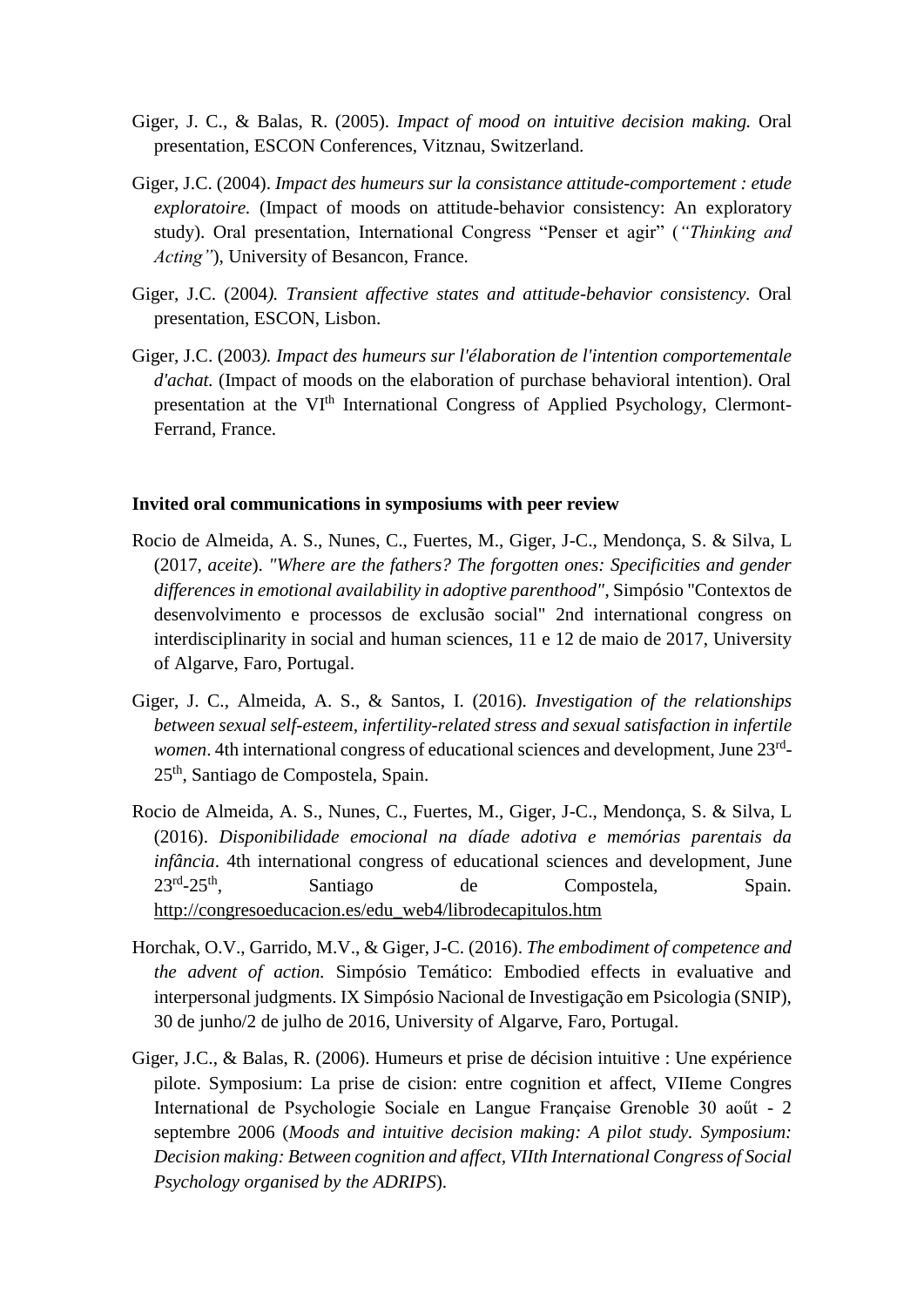#### **Invited oral communications in conference with peer review**

Giger, J.C. (2011). Robotic Psychology: human robot interaction. *Conference of Psychotechno-logy?* Institute of Cognitive Neuroscience and Social Informatics, Warsaw School of Social Sciences and Humanities (SWPS), May 14<sup>th</sup>, Warsaw, Poland.

#### *Invited communication in conference without peer review*

- Giger, J.C. (2013). "Crenças no amor romântico, e no sexismo ambivalente como factores ideológicos associados com a crença nos mitos que justificam a violência domestica e a culpabilização das vítimas de violência doméstica." Seminário Final de Divulgação de Resultados do Projecto 7.2 da Asmal – 07/05/2013, Associação de Saúde Mental do Algarve – ASMAL, Loulé, May 2013.
- Giger, J.C. & Gonçalves, G. (2012). Crenças no amor romântico e culpabilização das vítimas de violência doméstica". Amor não é violência, Violência nas relações de intimidade. December, 5th, Universidade do Algarve, Faro, Portugal.
- Giger, J.C. (2011). Sobrevalorização do amor romântico e justificação da violência doméstica. *II Encontro da comissão de protecção de crianças e jovens de Tavira*, October 14th, Tavira Portugal.

#### **Invited talks**

- Giger, J.C. (2004, March). *Etats affectifs transitoires et consistance attitudecomportement : etudes exploratoires de l'impact des humeurs sur l'élaboration du comportement via l'initiation des traitements cognitifs heuristiques et systématiques.* (Transitory affective states and attitude-behavior consistency: Experimental exploration of the impact of moods on behavioral decision making through the spontaneous elicitation of heuristic and systematic processes). Laboratorio de Psicologia Social, Universidade de psicologia de Rennes, França.
- Giger, J.C. (1997). *Propositions théoriques et empiriques pour tester le rôle des affects sur la consistance attitude-comportement*. (Theoretical and empirical propositions to test the moderating role of affects on attitude-behavior consistency). Laboratorio de Psicologia Cognitiva e Social de Lyon, Univesidade Louis Lumiere II, França.

# **Posters in conferences with peer review**

Fernandes, I., Cortesão, M., Giger, J.-Ch., & Gonçalve, G. (2016). *A adesão ao sexismo benévolo, e as crenças do amor romântico levam estudantes universitárias a*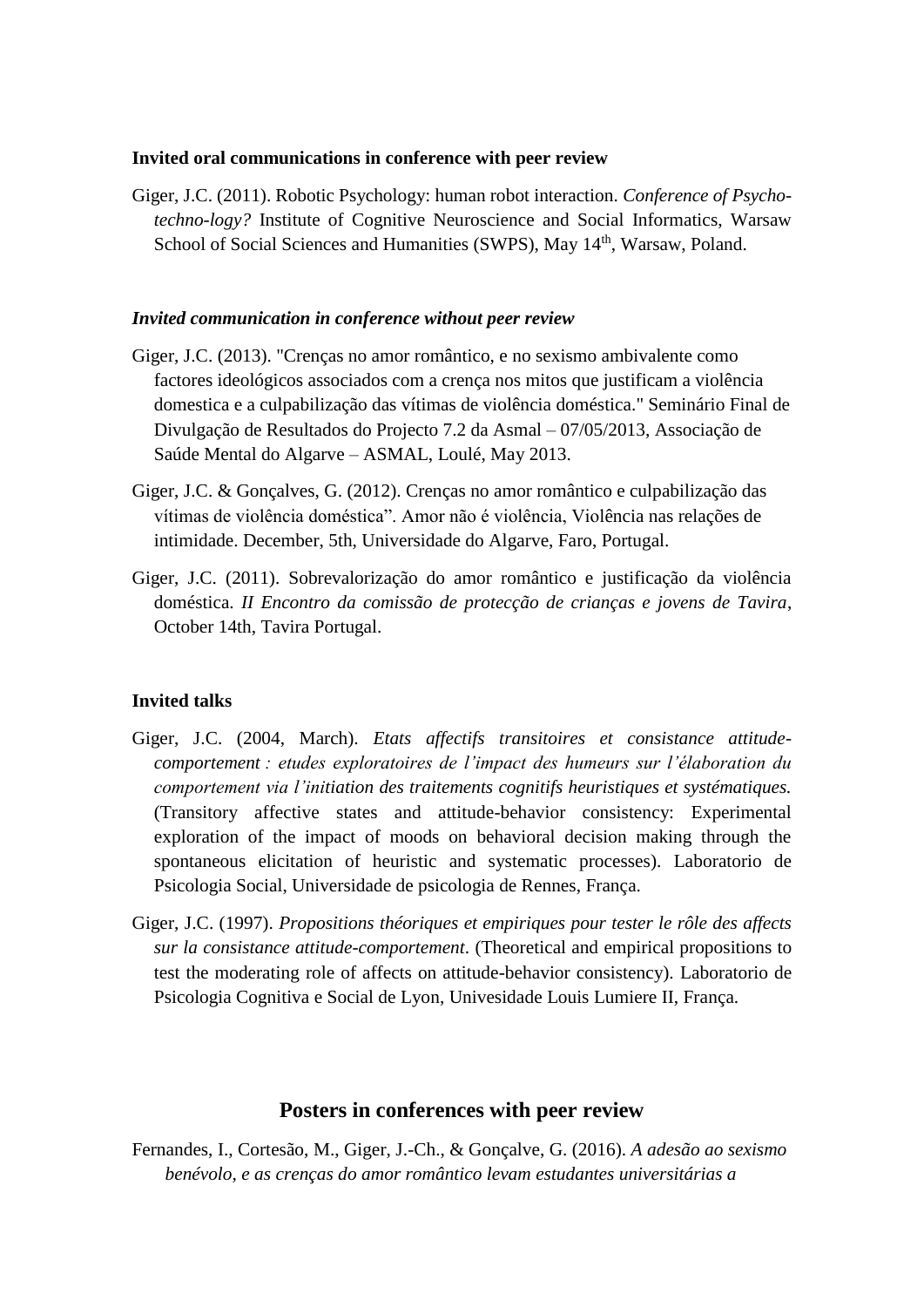*aceitar mais comportamentos de controlo no namoro*. IX Simpósio Nacional de Investigação em Psicologia (SNIP)**,** 30 de junho/2 de julho de 2016, Universidade do Algarve, Faro, Portugal.

- Paraschiv, C., Pires, F., Giger, J.-Ch., & Almeida, A. S. (2016). *Adaptação da Gender-Specific Binegativity Scale numa amostra de estudantes universitários portugueses: resultados preliminares*. IX Simpósio Nacional de Investigação em Psicologia (SNIP)**,** 30 de junho/2 de julho de 2016, Universidade do Algarve, Faro, Portugal.
- Pires, F., Paraschiv, C., Giger, J.-Ch., & Almeida, A. S. (2016). *Tomada de decisão do processo de coming out*. IX Simpósio Nacional de Investigação em Psicologia (SNIP)**,** 30 de junho/2 de julho de 2016, Universidade do Algarve, Faro, Portugal.
- Teixeira, R., Giger, J.-Ch., & Almeida, A. S. (2016). *Estigma internalizado e ajustamento psicológico em mulheres com cancro da mama e mastectomizadas: um estudo exploratório*. IX Simpósio Nacional de Investigação em Psicologia (SNIP)**,** 30 de junho/2 de julho de 2016, Universidade do Algarve, Faro, Portugal.
- Menezes, M., Giger, J.-Ch., & Piçarra, N. (2016). *"Eu sou um Homem. Crenças numa natureza unicamente humana, incertezas e atitudes relativamente aos robôs."*. IX Simpósio Nacional de Investigação em Psicologia (SNIP)**,** 30 de junho/2 de julho de 2016, Universidade do Algarve, Faro, Portugal.
- Almeida, N., Giger, J-G., Moura, D., Ramos, A. & Gonçalves, G. (June, 2013). Contribuição para a adaptação portuguesa da Escala de Disponibilidade para a Tecnologia de Parasuraman (2000). *VIII Simpósio Nacional de Investigação em Psicologia*, 20th-22nd June, Aveiro, Portugal.
- Gonçalves, G., Giger, J.-C., Orgambidez-Ramos, A., Gomes, A., & Santos, J. (May,  $2013$ ) - Benevolent sexism, affirmative action and gender relations.  $16<sup>th</sup>$  EAWOP Congress 2013, European Association of Work and Organizational Psychology, Universität Münster, Münster, 2013, maio, 22-25.
- Horchak, O.V., Giger, J-C., & Pochwatko, G. (2012). The Direction of Body Posture Affects Language Comprehension. *11th Annual Meeting of the Psychological Society of Algarve* (XI Encontro de Psicologia no Algarve), Faro, Portugal.
- Piçarra, N., Giger, J-C., Pochwatko, G., & Gonçalves, G. (2012). Preditores das atitudes face aos robôs sociais. O papel das atitudes face à tecnologia. . *XI encontro de psicologia no Algarve, Universidade do Algarve* (May 16th-17th).
- Almeida, N., Moura, D., Giger, J.C., Ramos, A., & Gonçalves, G. (May, 2012). LeBel Vanity Scale: Contribuição para a adaptação na população portuguesa. *XI encontro de psicologia no Algarve, Universidade do Algarve* (May 16th-17th).
- Moura, D., Almeida, N., Giger, J.C., Ramos, A., & Gonçalves, G. (May, 2012). Contribuição para a adaptação portuguesa da Contigent Self-Esteem Scale de Paradise & Kernis (1999). *XI encontro de psicologia no Algarve, Universidade do Algarve* (May 16th-17th).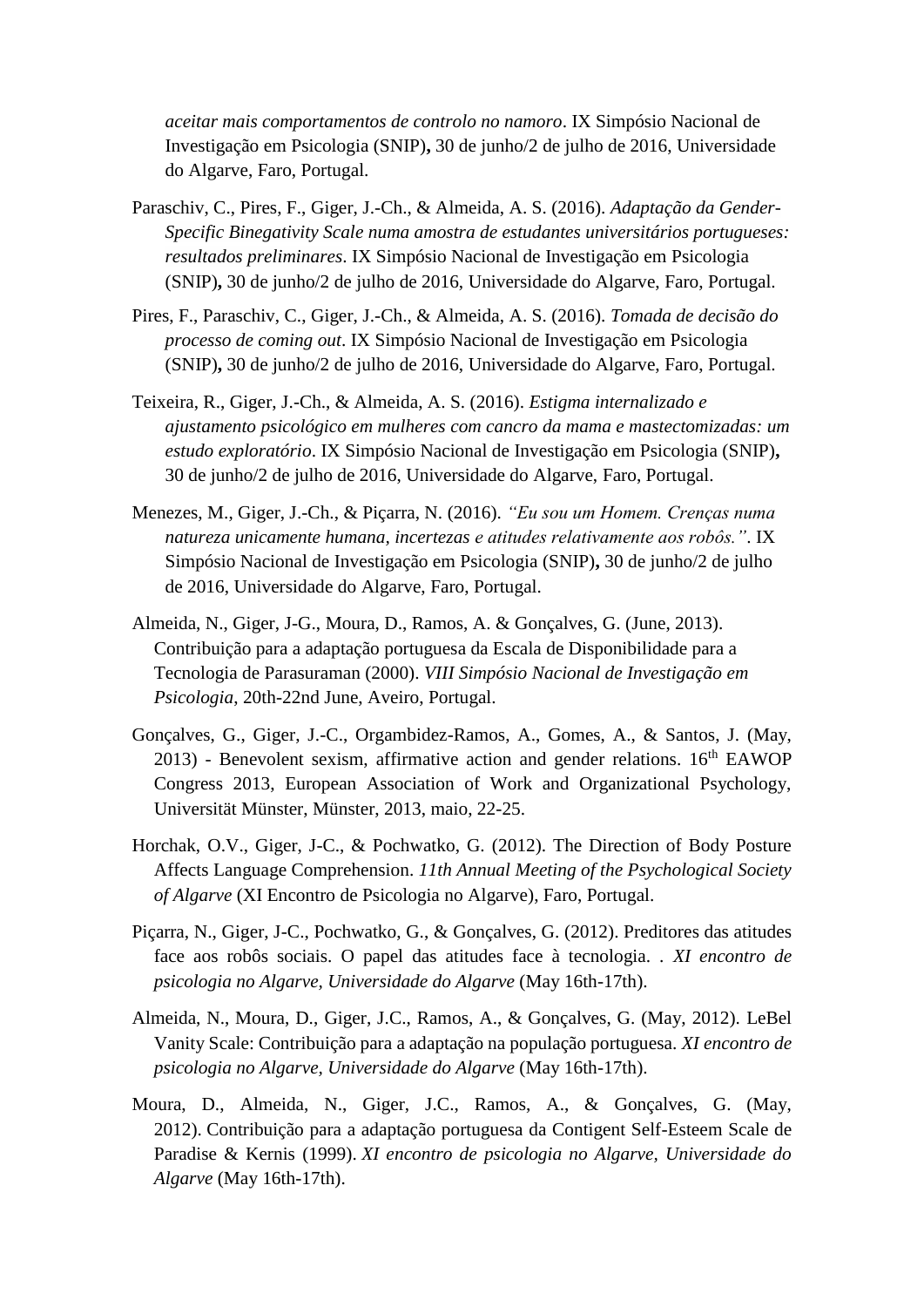- Skorko, M., Pochwatko, G., & Giger, J.C. (July, 2011). The development and validation of 3D virtual environment for social psychological studies. *16th European Association of Social Psychology General Meeting*, July 12-16, Stockholm.
- Pochwatko, G., Skorko, M., & Giger, J.C. (July, 2011). The effect of spatial presence in computer mediated virtual environments on attitudes and behavior. *XVIth European Association of Social Psychology General Meeting*, July 12-16, Stockholm.
- Almeida, A. S., Giger, J-C., Mendoça, S., Nunes, & C., Fuertes, M. (July, 2011). Escala de crenças acerca da adopção: resultados preliminares. *VIII Congresso de avaliação/Evaluación Psicologica – XV Conferencia international Avaliação Psicologica: Forma e contexto*. Lisboa.
- Piçarra, N., Giger, J.C., Pochatko, G., & Gonçalves, G. (May, 2011). O Robô Humano: Efeitos do need for cognition, da tomada de perspectiva e das crenças na unicidade da natureza humana na antropomorfização de um robô social. *IX encontro de psicologia no Algarve, Universidade do Algarve* (May 18th-19th).
- Baptista, T., Parreira, T. & Giger, J.C. (2011). Escrituraria ou negra? Quem estou realmente a avaliar? Teste de um modelo de multi-categorização no âmbito de entrevista de selecção, IX encontro de psicologia, Universidade do Algarve.
- Gonçalves, G., Giger, J.C., Gomes, A., Ramos, A., & Santos, J. (2011). Self individual versus social na ameaça do estereótipo. *IX encontro de psicologia no Algarve, Universidade do Algarve* (May 18th-19th).
- Gomes, A., Santos, J. Gonçalves, G., Giger, J.C., Viegas, M., & Ramos, A. (2011). Os comportamentos de ajuda são bons antídotos para sentimento de culpa e para a autoestima estado. *IX encontro de psicologia no Algarve, Universidade do Algarve* (May 18th-19th).
- Giger, J.C., Gonçalves, G., Santos, J., Ramos, A., Afonso Guerreiro, A., Gomes, A. (2011). Primeiro as mulheres e as crianças: cavalheirismo paternalista e sexismo, duas faces da moeda. *IX encontro de psicologia no Algarve, Universidade do Algarve* (May 18th-19th).
- Gonçalves, G., Figueiredo, L., Souza, R., Pochwatko, G., Giger, J.C. (Setember, 2010). *I'm just afraid that the sky will fall on me*. *III Biennial Symposium on Personality and Social Psychology, Personality Dynamics: Embodiment, Meaning construction, and the social world*, Warsaw. Poland.
- Gonçalves, G., Vieira, F., Vasconcelos, P., & Giger, J.C. (Fevereiro, 2010). *Sintomas e estratégias de coping na violência conjugal*. VIII Congresso Nacional de Psicologia da Saúde, Lisboa, Portugal.
- Figueiredo, L., Mesquita, Z., Santos, J., Gomes, A., Giger, J.C., & Gonçalves, G. (Fevereiro, 2010). *Uma análise exploratória para a população portuguesa da Escala de Self-Clareza*. VII Simpósio Nacional Investigação em Psicologia, Braga, Portugal.